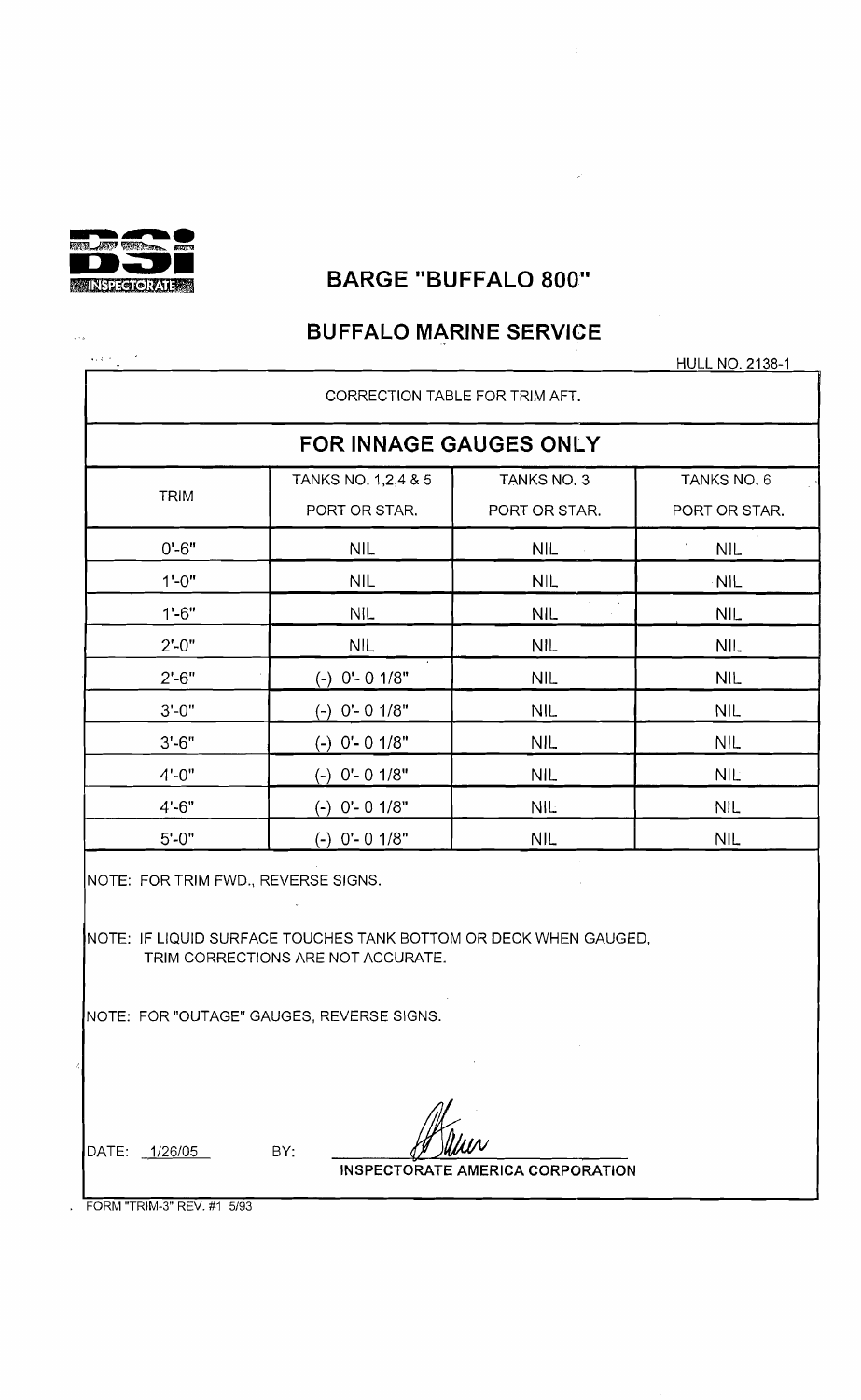

### **INNAGE TABLE**

## **1 PORT OR STAR**

**HULL NO. 2138-1** 

BARGE SHOULD BE ON EVEN-LEVEL KEEL WHEN GAUGES ARE TAKEN

|                              | 0 FT.  | - IN           | 1 FT.  |                | 2 FT.  | - IN                    | 3 FT.  | IN.                 | 4 FT.  |                                | 5 FT.    | IN               | 6 FT.         | <b>IN</b>       | 7 FT.    |                         | 8 FT.    |                            | 9 FT.       |                 | 10 FT.   |                | 11 FT.      | $\blacksquare$ | 12 FT.   | <b>IN</b>       | 13 FT.   | IN.                     | 14 FT. |
|------------------------------|--------|----------------|--------|----------------|--------|-------------------------|--------|---------------------|--------|--------------------------------|----------|------------------|---------------|-----------------|----------|-------------------------|----------|----------------------------|-------------|-----------------|----------|----------------|-------------|----------------|----------|-----------------|----------|-------------------------|--------|
| i o i                        | 6.11   | $\bullet$      | 192.75 | $\mathbf{0}$   | 391.71 | $\bullet$               | 590.67 | $\mathbf{0}$        | 789.63 | 0                              | 988.59   | $\bullet$        | 1,187.55      | 0               | 1,386.51 | $\overline{\mathbf{0}}$ | 1,585.47 | $\mathbf{0}$               | 1,784.43    | $\bullet$       | 1,983.39 |                | 2,182.35    | - 0 I          | 2,381.31 | $\overline{0}$  | 2,541.38 | $\mathbf{0}$            |        |
| 1/4                          | 7.88   | 1/4            | 196,90 | 1/4            | 395.86 | 1/4                     | 594.82 | 1/4                 | 793.78 | 1/4                            | 992.74   | 1/4              | 1,191.70      | 1/4             | 1,390.66 | 1/4                     | 1.589.62 | 1/4                        | 1,768.58    | 1/4             | 1,987.54 | 1/4            | 2.186.50    | 1/4            | 2,385.46 | 1/4             | 2.542.01 | 1/4                     |        |
| 1/2                          | 9.64   | 1/2            | 201.04 | 1/2            | 400.00 | 1/2                     | 598.96 | 1/2                 | 797.92 | 1/2                            | 996.88   | 1/2              | 1.195.84      | 11/21           | 1,394.80 | 1/2                     | 1.593.76 | 1/2                        | 1,792.72    | 1/2             | 1.991.68 | 1/2            | 2,190.64    | 1/2            | 2.389.60 | 1/2             | 2,542.65 | 1/2                     |        |
| 3/4                          | 12.60  | 3/4            | 205.19 | 3/4            | 404.15 | 3/4                     | 603,11 | 3/4                 | 802.07 | 3/4                            | 1.001.03 | 3/4              | 1.199,99      |                 | 1.398.95 | 3/4                     | 1.597,91 |                            | 1,796.87    | 3/4             | 1.995.83 | 3/4            | 2,194.79    | 3/4            | 2,393.75 | 3/4             | 2,542.81 | 3/4                     |        |
| l 1                          | 15.55  | $\mathbf{1}$   | 209.33 | l 1.           | 408.29 | $\vert$ 1               | 607.25 | $\mathbf{1}$        | 806.21 | $\blacksquare$                 | 1,005.17 | $\blacksquare$   | 1 204.13      | $\mathbf{1}$    | 1,403.09 | $\Delta$                | 1,602.05 |                            | 1,801.01    | $\blacksquare$  | 1,999.97 |                | 2,198.93    | $\blacksquare$ | 2,397.89 | $\blacksquare$  | 2,542.97 | $\vert$ 1               |        |
| 1/4                          | 18,50  | 1/4            | 213.48 | 1/4            | 412.44 | 1/4                     | 611.40 | 1/4                 | 810,36 | 1/4                            | 1,009.32 | 1/4              | 1,208.28      | 1/4             | 1,407.24 | 1/4                     | 1,606.20 |                            | 1,805.16    | 1/4             | 2,004.12 | 1/4            | 2,203,08    | 1/4            | 2,402.04 | 1/4             |          | 1/4                     |        |
| 1/2                          | 21.45  | 1/2            | 217.62 | 1/2            | 416.58 | 1/2                     | 615.54 | 1/2                 | 814.50 | 1/2                            | 1.013.46 | 1/2              | 1.212.42      | 1/2             | 1,411.38 | 1/2                     | 1.610.34 | 1/2                        | 1,809,30    | 1/2             | 2,008.26 | 1/2            | 2,207.22    | 1/2            | 2.406.18 | 1/2             |          | 1/2                     |        |
| 3/4                          | 25.29  | 3/4            | 221.77 | 3/4            | 420.73 | 3/4                     | 619.69 | 3/4                 | 818.65 | 3/4                            | 1.017.61 | 3/4              | 1.216.57      | 3/4             | 1,415.53 | 3/4                     | 1.614.49 |                            | 1,813.45    | 3/4             | 2.012.41 | 3/4            | 2,211.37    | 3/4            | 2.410.33 | 3/4             |          | 3/4                     |        |
| <b>2</b>                     | 29.13  | $\overline{z}$ | 225,91 | 2              | 424.87 | $\overline{2}$          | 623.83 | $\cdot$ 2           | 822.79 | $\overline{2}$                 | 1,021.75 | 2                | 1 2 2 0 . 7 1 | 21              | 1,419.67 | $\overline{2}$          | 1,618.63 |                            | 1,817.59    | $\vert$ 2       | 2,016.55 |                | 2,215.51    | $\overline{2}$ | 2,414.47 | 2 <sup>1</sup>  |          | $\overline{2}$          |        |
| 1/4                          | 33.27  | 1/4            | 230.06 | 1/4            | 429.02 | 1/4                     | 627.98 | 1/4                 | 826.94 | $\lceil \cdot \rceil/4 \rceil$ | 1,025.90 | 1/4              | 1.224.86      | 1/4             | 1,423.82 | 1/4                     | 1,622.78 | 1.41                       | $-1,821.74$ | 1/4             | 2,020.70 | 1/4            | $2 - 19.60$ | 1/4            | 2,418.62 | 1/4             |          | 1/4                     |        |
| 1/2                          | 37.40  | 1/2            | 234.20 | 1/2            | 433.16 | 1/2                     | 632.12 | 1/2                 | 831.08 | 1/2                            | 1,030.04 | 1/2              | 1,229,00      | 1/2             | 1,427.96 | 1/2                     | 1.626.92 | 1/2                        | 1,825.88    | 1/2             | 2.024.84 | 1/2            | 2,223.80    | 1/2            | 2,422.76 | 1/2             |          | 1/2                     |        |
| 3/4                          | 41.54  | 3/4            | 238.35 | 3/4            | 437.31 | 3/4                     | 636.27 | 13/4                | 835.23 | 3/4                            | 1.034.19 | 3/4              | 1.233.15      | 3/4             | 1,432.11 | 3/4                     | 1.631.07 | 3/4                        | 1,830.03    | 3/4             | 2.028.99 | 3/4            | 2,227.95    | 3/4            | 2,426.91 | 3/4             |          | 3/4                     |        |
| ŀз                           | 45.68  | 3              | 242.49 | lз             | 441.45 | $\overline{\mathbf{3}}$ | 640.41 | $\mathbf{3}$        | 839.37 | 3                              | 1.038,33 | 3                | 1,237.29      | -34             | 1,436.25 | 3                       | 1,635.21 | $\vert$ 3.1                | 1,834.17    | -31             | 2,033.13 | 3 <sup>1</sup> | 2,232.09    | $\vert$ 3      | 2.431.05 | -31             |          | $\overline{\mathbf{3}}$ |        |
| 1/4                          | 49.81  | 1/4            | 246.64 | † 1/4          | 445.60 | 1/4                     | 644.56 | 1/4                 | 843.52 | 1/4                            | 1.042.48 | 1/4              | 1,241.44      | 1/4             | 1,440.40 | 1/4                     | 1,639.36 | 1/4                        | 1,838.32    | 1/4             | 2,037.28 | 1/4            | 2,236.24    | 1/4            | 2,435.20 | 1/4             |          | 1/4                     |        |
| 1/2                          | 53.95  | 1/2            | 250.78 | 1/2            | 449.74 | 1/2                     | 648.70 | 1/2                 | 847.66 | 1/2                            | 1,046.62 | 1/2              | 1.245.58      | 1/2             | 1,444.54 | 1/2                     | 1,643.50 | 1/21                       | 1,842.46    | 1/2             | 2,041.42 | 1/2            | 2,240.38    | 1/2            | 2,439.34 | 1/2             |          | 1/2                     |        |
| 3/4                          | 58.08  | 3/4            | 254,93 | 3/4            | 453.89 | 3/4                     | 652.85 | 3/4                 | 851.81 | 3/4                            | 1,050,77 | 3/4              | 1,249.73      | ا 3/4 ا         | 1,448.69 | 3/4                     | 1,647.65 | 3/4                        | 1,846.61    | 3/4             | 2,045.57 | 3/4            | 2,244.53    | 3/4            | 2,443.49 | 3/4             |          | 3/4                     |        |
| Г4                           | 62.22  | $\overline{4}$ | 259.07 | $\vert$ 4      | 458.03 | $\overline{4}$          | 656.99 | $\vert$ 4           | 855,95 | $\sim$                         | 1,054.91 | $\sim$           | 1.253,87      | $\overline{4}$  | 1,452.83 | $\overline{4}$          | 1,651.79 | $\vert$ 4 $\vert$          | 1,850.75    | $\overline{4}$  | 2,049,71 |                | 2,248.67    | $\overline{4}$ | 2,447.63 | $\vert$ 4       |          | $\overline{4}$          |        |
| 174                          | 66.36  |                | 263,22 | 1/4            | 462.18 | 1/4                     | 661.14 | 1/4                 | 860.10 | 1/4                            | 1,059.06 | 1/4              | 1.258.02      | l 1/4 i         | 1.456.98 | 1/4                     | 1,655.94 | 1/4                        | 1,854.90    | 1/4             | 2,053,86 | 1/4            | 2,252.82    | 1/4            | 2,451.78 | 1/4             |          | 1/4                     |        |
| $\frac{1}{2}$                | 70.49  | 1/2            | 267.36 | 11/2           | 466.32 | 1/2                     | 665.28 | 1/2                 | 864.24 | 1/2                            | 1,063.20 | 1/2              | 1.262.16      | 1/2             | 1,461.12 | 1/2                     | 1,660.08 | 1/2                        | 1,859.04    | 1/2             | 2,058.00 | 1/2            | 2,256.96    | 1/2            | 2,455.92 | 1/2             |          | 1/2                     |        |
| 3/4                          | 74.55  | 3/4            | 271.51 | 3/4            | 470.47 | 3/4                     | 669.43 | 3/4                 | 868,39 | 3/4                            | 1,067.35 | 3/4              | 1.266.31      | 3/4             | 1,465.27 | 3/4                     | 1,664.23 | 3/4                        | 1,863.19    | 3/4             | 2.062.15 | 3/4            | 2,261.11    | 3/4            | 2,460.07 | 3/4             |          | 3/4                     |        |
| I 5                          | 78.61  | - 5            | 275.65 | l 5            | 474.61 | 5                       | 673.57 | 5                   | 872.53 | 5                              | 1,071.49 | 5                | 1,270.45      | 5 <sup>1</sup>  | 1,469,41 | 5                       | 1,668.37 | - 5                        | 1,867.33    | $5^{\circ}$     | 2.066,29 | 5 <sup>5</sup> | 2,265.25    | - 5 1          | 2,464.21 | 5 <sub>3</sub>  |          | 5 <sup>1</sup>          |        |
| 1/4                          | 82.67  | 1/4            | 279.80 | 1/4            | 478,76 | 1/4                     | 677.72 | 1/4                 | 876.68 | 1/4                            | 1.075.64 | 1/4              | 1.274.60      | 1/4             | 1,473.56 | 1/4                     | 1,672.52 | 1/4                        | 1.871.48    | 1/4             | 2.070.44 | 1/4            | 2,269.40    | 1/4            | 2.468.36 | 1/4             |          | 1/4                     |        |
| 112                          | 86.72  | 1/2            | 283.94 | 1/2            | 482,90 | 1/2                     | 681,86 | 1/2                 | 880.82 | 11/2                           | 1.079.78 | 1/2              | 1.278.74      | 1/2             | 1,477.70 | 1/2                     | 1,676.66 | 1121                       | 1,875.62    | 1/2             | 2,074.58 | 1/2            | 2,273.54    | 1/2            | 2,472.50 | 1/2             |          | 1/2                     |        |
| 3/4                          | 90.78  | 3/4            | 288.09 | 3/4            | 487.05 | 3/4                     | 686.01 | 3/4                 | 884.97 | 3/4                            | 1.083.93 | 3/4              | 1.282.89      | 3/4             | 1,481.85 | 3/4                     | 1.680.81 | 3/4                        | 1,879.77    | 3/4             | 2,078.73 | 3/4            | 2,277.69    | 3/4            | 2,476,65 | 3/4             |          | 3/4                     |        |
| $\overline{\cdot}$           | 94.84  | 6              | 292,23 | 6              | 491.19 | 6                       | 690.15 | 6                   | 889.11 | ∣ 6⊧                           | 1,088.07 | -6               | 1,287.03      | -61             | 1,485.99 | 6                       | 1,684.95 | -61                        | 1,883.91    | 6               | 2,082.87 |                | 2,281.83    | -61            | 2,480.79 | $6 -$           |          | -61                     |        |
| 1/4                          | 98.90  | 1/4            | 296.38 | 1/4            | 495.34 | 1/4                     | 694.30 | 1/4                 | 893.26 | 1/4                            | 1,092.22 | 1/4              | 1,291.18      | 1/4             | 1,490.14 | 1/4                     | 1,689.10 | 1/4                        | 1,888.06    | 1/4             | 2,087,02 | 1/4            | 2,285.98    | 1/4            | 2.484.94 | 1/4             |          | 1/4                     |        |
| 1/2                          | 102.96 | 1/2            | 300.52 | 1/2            | 499.48 | 1/2                     | 698.44 | 1/2                 | 897.40 | 1/2                            | 1.096.36 | 1/2              | 1.295.32      | 1/2             | 1,494.28 | 1/2                     | 1,693.24 | l 1/2 l                    | 1,892.20    | 1/2             | 2,091.16 | 1/2            | 2,290.12    | 1/2            | 2,489.08 | 1/2             |          | 1/2                     |        |
| 3/4                          | 107.01 | 3/4            | 304.67 | 3/4            | 503.63 | 3/4                     | 702.59 | 3/4                 | 901.55 | 3/4                            | 1,100.51 | 3/4              | 1.299.47      | 3/4             | 1,498.43 | 3/4                     | 1.697.39 | 3/4                        | 1,896.35    | 3/4             | 2,095,31 | 3/4            | 2,294.27    | 3/4            | 2,492,91 | 3/4             |          | 3/4                     |        |
| i 7                          | 111.07 | $\overline{7}$ | 308.81 | $\overline{7}$ | 507.77 | $\overline{7}$          | 706.73 | l 7 I               | 905,69 | $\overline{7}$                 | 1.104.65 | $\overline{7}$   | 1,303.61      | 7 <sup>1</sup>  | 1,502.57 | $\vert$ 7               | 1.701.53 |                            | 1,900.49    | - 7 1           | 2,099.45 | - 7 1          | 2,298.41    | <b>7</b>       | 2,496.74 | $\mathbf{7}$    |          | $ \bar{7} $             |        |
| 1/4                          | 115.13 | 1/4            | 312.96 | 1/4            | 511.92 | 1/4                     | 710.88 | 1/4                 | 909.84 | 1/4                            | 1,108.80 | 1/4              | 1,307.76      | 1/4             | 1,506.72 | 1/4                     | 1,705.68 | 1/4                        | 1,904.64    | 1/4             | 2,103.60 | i 1/4 l        | 2,302.56    | 1/4            | 2,500.56 | 1/4             |          | 1/4                     |        |
| 1/2                          | 119.19 | 1/2            | 317.10 | 1/2            | 516,06 | 1/2                     | 715.02 | 1/2                 | 913,98 | 1/2                            | 1,112.94 | 1/2              | 1,311.90      | 1/2             | 1,510,86 | 1/2                     | 1,709.82 | i 1/2 l                    | 1,908.78    | 1/2             | 2,107,74 | 1/2            | 2,306.70    | 1/2            | 2,504.39 | 1/2             |          | 1/2                     |        |
| $\left  \frac{3}{4} \right $ | 123.25 | 3/4            | 321.25 | 3/4            | 520.21 | 3/4                     | 719.17 | 3/4                 | 918.13 | 3/4                            | 1,117,09 | 3/4              | 1.316.05      | 3/4             | 1,515.01 | 3/4                     | 1.713.97 | 3/4                        | 1.912.93    | 3/4             | 2,111.89 | 3/4            | 2,310.85    | 3/4            | 2,507.58 | 3/4             |          | 3/4                     |        |
| 8                            | 127.30 | 8              | 325.39 | - 8            | 524.35 | 8                       | 723,31 | 8                   | 922.27 | 8                              | 1,121.23 | $\mathbf{B}$     | 1,320.19      | -81             | 1,519.15 | $\mathbf{g}$            | 1,718.11 | -81                        | 1,917.07    | $\mathbf{B}$    | 2,116.03 |                | 2,314.99    | - 8 I          | 2,510.77 | $\mathbf{8}$    |          | $\mathbf{B}$            |        |
| 1/4                          | 131.36 | 1/4            | 329.54 | 1/4            | 528.50 | 1/4                     | 727.46 | 1/4                 | 926.42 | 1/4                            | 1,125,38 | 1/41             | 1,324.34      | 1/4             | 1,523.30 | 1/4                     | 1,722.26 | 1/4                        | 1,921.22    | 1/4             | 2,120.18 | 1/4            | 2,319.14    | 1/4            | 2,513.95 | 1/4             |          | 1/4                     |        |
| 1/2                          | 135.42 | 1/2            | 333.68 | 1/2            | 532,64 | 1/2                     | 731.60 | 1/2                 | 930.56 | 1/2                            | 1,129.52 | 1/2              | 1,328.48      | 1/2             | 1,527.44 | 1/2                     | 1,726.40 | 1/2                        | 1,925.36    | 1/2             | 2,124.32 | 1/2            | 2,323.28    | 1/2            | 2,517.14 | 1/2             |          | 1/2                     |        |
| 3/4                          | 139.48 | 3/4            | 337,83 | 3/4            | 536.79 | 3/4                     | 735.75 | 3/4                 | 934.71 | 3/4                            | 1,133,67 | 3/4              | 1,332.63      | 3/4             | 1,531.59 | 3/4                     | 1,730.55 | 3/4                        | 1,929.51    | 3/4             | 2.128.47 | 3/4            | 2,327.43    | 3/4            | 2,519.69 | 3/4             |          | 3/4                     |        |
| 9                            | 143.54 | ∣9.            | 341.97 | 9              | 540.93 | -9                      | 739.89 | ∣ 9⊦                | 938.85 | ∣ 9.                           | 1,137.81 | $\bullet$        | 1 3 3 6 . 7 7 | -91             | 1,535,73 | 9                       | 1,734.69 |                            | 1,933.65    | -91             | 2,132,61 | -91            | 2,331.57    | ا و            | 2,522.25 | 9               |          | $\overline{\mathbf{S}}$ |        |
| 1/4                          | 147.59 | 1/4            | 346.12 | 1/4            | 545.08 | 1/4                     | 744.04 | 1/4                 | 943.00 | 1/4                            | 1,141.96 | 1/4              | 1,340,92      | 1/4             | 1,539,88 | 1/4                     | 1,738.84 | 1/4                        | 1,937.80    | 1/4             | 2,136.76 | 1/4            | 2,335.72    | 1/4            | 2,524.80 | 1/4             |          | 1/4                     |        |
| 11/2                         | 151.65 | 1/2            | 350.26 | 1/2            | 549.22 | 1/2                     | 748,18 | 1/2                 | 947.14 | 1/2                            | 1,146.10 | 1/2              | 1.345.06      | 1/2             | 1,544.02 | 1/2                     | 1,742.98 | 1/2                        | 1,941.94    | 1/2             | 2,140.90 | 1/2            | 2,339.86    | 1/2            | 2,527.35 | 1/2             |          | 1/2                     |        |
| 3/4                          | 155.71 | 3/4            | 354.41 | 3/4            | 553.37 | 3/4                     | 752.33 | 3/4                 | 951.29 | 3/4                            | 1,150.25 | 3/4              | 1,349.21      | 3/4             | 1,548.17 | 3/4                     | 1,747.13 | 3/4                        | 1,946.09    | 3/4             | 2,145,05 | 3/4            | 2.344.01    | 3/4            | 2.529.26 | 3/4             |          | 3/4                     |        |
| 10                           | 159,77 | 10             | 358.55 | 10             | 557.51 | 10                      | 756,47 | 10                  | 955.43 | 10                             | 1,154.39 | 10 <sup>10</sup> | 1.353,35      | 10 <sup>1</sup> | 1,552.31 | 10                      | 1,751.27 | ∣ 10 I                     | 1,950.23    | -10 l           | 2,149.19 | 10 l           | 2,348.15    | 10 I           | 2.531.17 | 10 <sup>1</sup> |          | 10 <sup>1</sup>         |        |
| 1/4                          | 163.83 | 1/4            | 362.70 | 1/4            | 561.66 | 1/4                     | 760.62 | 1/4                 | 959,58 | 1/4                            | 1,158.54 | 1/4              | 1,357.50      | 1/4             | 1,556.46 | 1/4                     | 1,755.42 | 1/4                        | 1,954.38    | 1/4             | 2,153.34 | 1/4            | 2,352.30    | 1/4            | 2,533.09 | 1/4             |          | 1/4                     |        |
| 1/2                          | 167.88 | 1/2            | 366.84 | 1/2            | 565.80 | 1/2                     | 764.76 | 1/2                 | 963.72 | 1/2                            | 1,162.68 | 1/2              | 1,361.64      | 1/2             | 1,560.60 | 1/2                     | 1,759.56 | 1/2                        | 1,958.52    | 1/2             | 2,157.48 | 1/2            | 2,356.44    | 1/2            | 2,535.00 | 1/2             |          | 1/2                     |        |
| 3/4                          | 172.03 | 3/4            | 370.99 | 3/4            | 569.95 | 3/4                     | 768.91 | 3/4                 | 967.87 | 3/4                            | 1.166.83 | 3/4              | 1,365.79      | 3/4             | 1,564.75 | 3/4                     | 1,763.71 | 3/4                        | 1,962.67    | 3/4             | 2,161.63 | 3/4            | 2,360.59    | 3/4            | 2,536.27 | 3/4             |          | 3/4                     |        |
| l 11 l                       | 176,17 | 11             | 375.13 | l 11           | 574.09 | 11                      | 773,05 | 11                  | 972.01 | l 11.                          | 1.170.97 | 11               | 1,369,93      | 11              | 1,568.89 | i 11 l                  | 1.767.85 | 11                         | 1,966.81    | 11 <sup>1</sup> | 2.165.77 | 11             | 2,364.73    | 11             | 2,537.55 | 11              |          | 111                     |        |
| 1/4                          | 180.32 | 1/4            | 379.28 | 1/4            | 578.24 | 1/4                     | 777.20 | 1/4                 | 976.16 | 1/4                            | 1,175,12 | 1/4              | 1.374.08      | 1/4             | 1,573.04 | 1/4                     | 1.772.00 | 1/4                        | 1,970.96    | 1/4             | 2.169.92 | 1/4            | 2,368.88    | 1/4            | 2,538,82 | 1/4             |          | 1/4                     |        |
| 1/2                          | 184.46 | 1/2            | 383.42 | 1/2            | 582.38 | 1/2                     | 781.34 | 1/2                 | 980.30 | 1/2                            | 1,179.26 | 1/2              | 1,378.22      | 1/2             | 1,577,18 | 1/2                     | 1,776.14 | J 1/2 J                    | 1,975.10    | 1/2             | 2,174.06 | 1/2            | 2,373.02    | $ 1/2\rangle$  | 2,540.10 | 1/2             |          | 1/2                     |        |
| $\sqrt{3/4}$                 | 188.61 | 3/4            | 387.57 | اهتقا          | 586.53 | 3/4                     | 785.49 | $\overline{\omega}$ | 984.45 | 34                             | 1 183 41 | 314              | 1.382.37      | 314             | 1.581.22 | انتدا                   | 1780.29  | $\overline{ \mathcal{A} }$ | 1979.25     | $\sqrt{2}$      | 2.179.21 | المتعا         | 2.277.47    | انتما          | 2540.74  | 201             |          | 211                     |        |

CAPACITIES GIVEN IN BARRELS OF 42 U.S. GALLONS

\* CAPACITY BELOW STRIKE POINT

 $\frac{\Delta}{2}$  ,  $\frac{\Delta}{2}$ 

 $\frac{A}{\lambda}$ 

### PORT REFERENCE GAUGE HEIGHT: 15'-3 1/2" (RIM OF 8" DIA. HATCH LOCATED NEAR CENTER OF TANK)

STAR REFERENCE GAUGE HEIGHT: 15'-3 3/4" (RIM OF 8" DIA. HATCH LOCATED

IN ACCORDANCE WITH APPLICABLE API STANDARDS AND ARE TRUE AND CORRECT TO THE BEST OF OUR KNOWLEDGE.

WE CERTIFY ALL MEASUREMENTS AND COMPUTATIONS ARE

STRAPPED: 1/26/05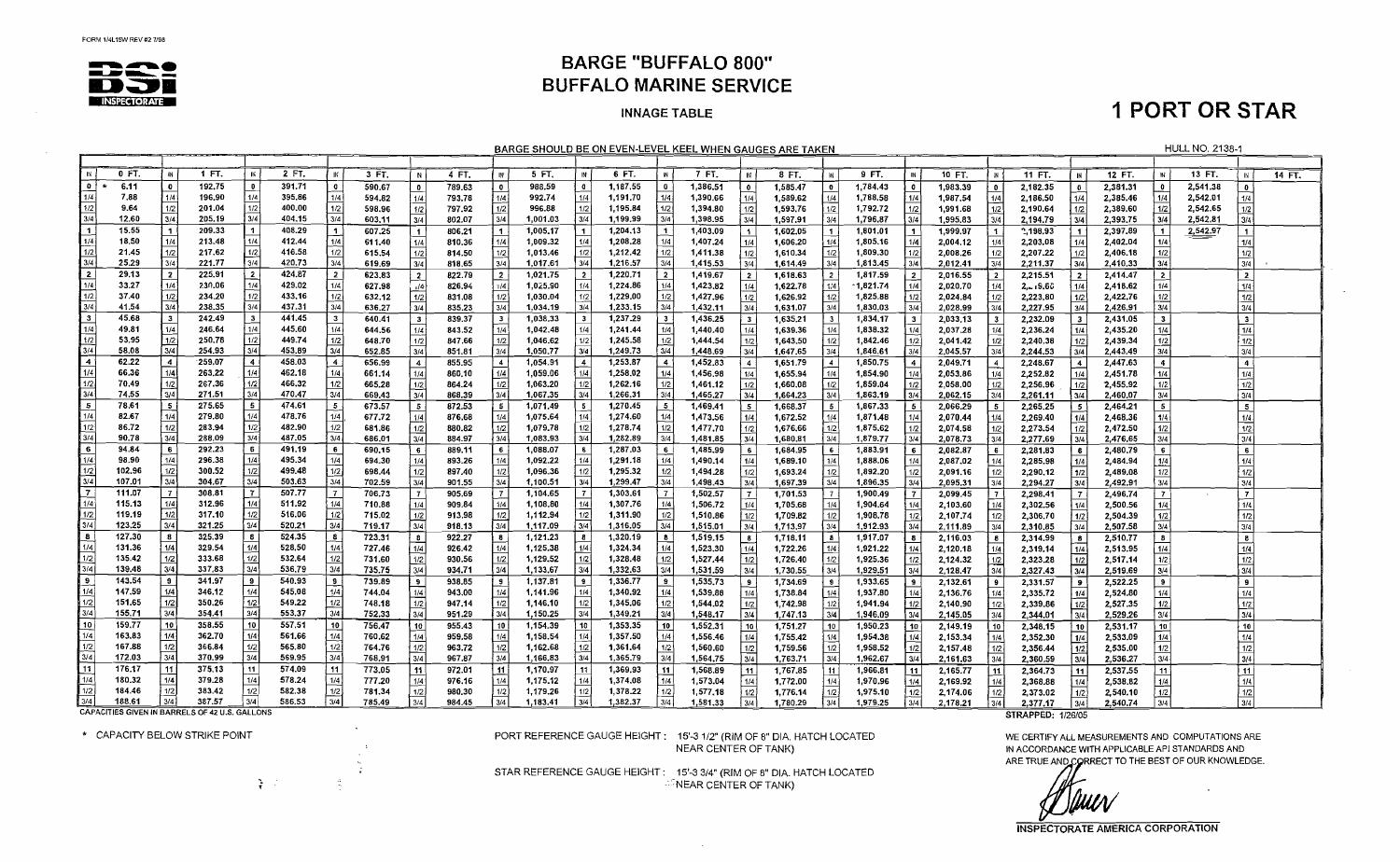

### **INNAGE TABLE**

## **2 PORT OR STAR**

**HULL NO. 2138-1** 

BARGE SHOULD BE ON EVEN-LEVEL KEEL WHEN GAUGES ARE TAKEN

|                                | 0 FT   |                       | 1 FT.         | W                | 2 FT.  | - IN                    | 3 FT.         | - 栂             | 4 FT.         | - IN           | 5 FT.    | H.                      | 6 FT.     | - 1N                    | 7 FT.     | - IN I                         | 8 FT.    | IN             | 9 FT.    | <b>IN</b>               | 10 FT.   | - IN           | 11 FT.   | <b>IN</b>                | 12 FT.       |                         | 13 FT.   |                  | 14 FT. |
|--------------------------------|--------|-----------------------|---------------|------------------|--------|-------------------------|---------------|-----------------|---------------|----------------|----------|-------------------------|-----------|-------------------------|-----------|--------------------------------|----------|----------------|----------|-------------------------|----------|----------------|----------|--------------------------|--------------|-------------------------|----------|------------------|--------|
| $\overline{\mathbf{0}}$        | 6.06   | $\mathbf{0}$          | 191.06        | $\bullet$        | 388,29 | $\bullet$               | 585.52        | $\bullet$       | 782.75        | $\bullet$      | 979,99   | $\mathbf{0}$            | 1,177.22  | $\mathbf{0}$            | 1,374.45  | $\mathbf{0}$                   | 1,571.68 | $\bullet$      | 1,768.91 | $\mathbf{0}$            | 1,966.15 | $\bullet$      | 2,163.38 | $\mathbf{0}$             | 2,360.61     | $\bullet$               | 2,519.28 | $\mathbf 0$      |        |
| 1/4                            | 7.81   | 1/4                   | 195.17        | 1/4              | 392,40 | 1/4                     | 589.63        | 1/4             | 786.86        | 1/4            | 984.10   | 1/4                     | 1.181.33  | 1/4                     | 1,378.56  | 1/4                            | 1,575.79 | 1/4            | 1,773.02 | 1/4                     | 1,970.25 | 1/4            | 2,167.49 | 1/4                      | 2.364.72     | 1/4                     | 2,519.91 | 1/4              |        |
| 1/2                            | 9.56   | 1/2                   | 199.28        | 1/2              | 396.51 | 1/2                     | 593.74        | 11/2            | 790.97        | 1/2            | 988.20   | 1/2                     | 1,185.44  | 1/2                     | 1,382,67  | 1/2                            | 1,579,90 | 1/2            | 1,777.13 | 1/2                     | 1,974.36 | 1/2            | 2,171.60 | 1/2                      | 2,368,83     | 1/2                     | 2,520.54 | 1/2              |        |
| 3/4                            | 12,49  | 3/4                   | 203.39        | 3/4              | 400.62 | 3/4                     | 597.85        | 3/4             | 795.08        | 3/4            | 992.31   | 3/4                     | 1,189.55  | 3/4                     | 1,386.78  | 3/4                            | 1,584.01 | 3/4            | 1,781,24 | 3/4                     | 1,978.47 | 3/4            | 2,175.70 | 3/4                      | 2,372.94     | 3/4 l                   | 2,520,70 | 3/4              |        |
| $\overline{\mathbf{1}}$        | 15.41  | $\mathbf{1}$          | 207.49        |                  | 404.73 | $\mathbf{1}$            | 601.96        | $\blacksquare$  | 799.19        | $\mathbf{1}$   | 996,42   | $\blacksquare$          | 1.193.65  | $\blacksquare$          | 1,390.89  | $\mathbf{1}$                   | 1,588.12 | $\mathbf{1}$   | 1,785.35 | $\mathbf{1}$            | 1,982.58 | $\lceil$ 1     | 2,179.81 | -11                      | 2,377.05     |                         | 2,520.86 | $\blacksquare$   |        |
| 1/4                            | 18.34  | 1/4                   | 211.60        | 1/4              | 408.83 | 1/4                     | 606.07        | 1/4             | 803.30        | 1/4            | 1,000.53 | 1/4                     | 1,197.76  | 1/4                     | 1,395.00  | 1/4                            | 1.592.23 | 1/4            | 1,789.46 | 1/4                     | 1,986.69 | 1/4            | 2,183,92 | 1/4                      | 2,381.15     | 1/4                     |          | 1/4              |        |
| 1/2                            | 21.26  | 1/2                   | 215.71        | 1/2              | 412.94 | 1/2                     | 610.18        | 11/2            | 807.41        | 1/2            | 1,004.64 | 1/2                     | 1,201.87  | 1/2                     | 1,399.10  | 1/2                            | 1.596,34 | 1/2            | 1,793.57 | 1/2                     | 1,990.80 | 1/2            | 2,188.03 | 1/2                      | 2,385.26     | 1/2                     |          | 1/2              |        |
| 3/4                            | 25.07  | 3/4                   | 219.82        | 3/4              | 417.05 | 3/4                     | 614.29        | l 3/4 l         | 811.52        | 3/4            | 1.008.75 | 3/4                     | 1,205.98  | 3/4                     | 1,403.21  | 3/4                            | 1,600,44 | 3/4            | 1,797.68 | 3/4                     | 1.994.91 | 3/4            | 2,192,14 | 3/4                      | 2,389,37     | 3/4                     |          | 3/4              |        |
| $\sqrt{2}$                     | 28.88  | $\overline{2}$        | 223.93        | $\overline{2}$   | 421.16 | $\overline{2}$          | 618.39        | $\overline{2}$  | 815.63        | $\overline{2}$ | 1.012.86 | $\overline{2}$          | 1,210.09  | $\overline{2}$          | 1,407.32  | <b>2</b>                       | 1,604.55 |                | 1,801.79 | $\overline{2}$          | 1,999.02 |                | 2,196.25 | $\overline{2}$           | 2,393.48     | $\overline{2}$          |          | $\overline{2}$   |        |
| $\mathcal{L}^{\prime\prime}$   | 32.36  | 1/4                   | 228,04        | 1/4              | 425.27 | 1/4                     | 622.50        | 1/4!            |               | 1/4            | 1,016.97 | 1/4                     | 1,214,2.3 | 1/4                     | 1, 11, 43 | 1/4                            | 1,603.36 | 1/4            | 1,805.89 | 1/4                     | 2,003.13 | 1/4            | 2,200.36 | 1/4                      | 2,397.59     | 1/4                     |          | 1/4              |        |
| $\overline{11/2}$              | 37.08  | 1/2                   | 232.15        | 1/2              | 429.38 | 1/2                     |               | 1/2             | 819.74        |                |          | 1/2                     | 1,218.31  | 1/2                     |           | 1/2                            |          | 1/2            |          | 1/2                     |          | 1/2            |          | 1/2                      | 2,401.70     | 1/2                     |          | 1/2              |        |
| 3/4                            |        | 3/4                   | 236.26        | 3/4              | 433.49 | 3/4                     | 626.61        | 3/4             | 823.84        | 1/2<br> 3/4    | 1,021.08 | 3/4                     |           | 3/4                     | 1,415.54  | 3/4                            | 1,612,77 | 3/4            | 1,810.00 | 3/4                     | 2,007.24 | 3/4            | 2,204.47 | 3/4                      | 2,405.81     | 3/4                     |          | 3/4              |        |
| $\sqrt{3}$                     | 41,18  | $\mathbf{3}$          |               | $\mathbf{3}$     |        |                         | 630.72        |                 | 827.95        |                | 1,025.19 | $\overline{\mathbf{3}}$ | 1,222.42  |                         | 1,419.65  |                                | 1,616.88 |                | 1,814.11 |                         | 2,011.34 |                | 2,208.58 |                          |              | $\overline{\mathbf{3}}$ |          | $\mathbf{3}$     |        |
|                                | 45.28  |                       | 240.37        |                  | 437.60 | $\overline{\mathbf{3}}$ | 634,83        | IЗ.             | 832.06        | <b>3</b>       | 1,029.29 |                         | 1.226.53  | $\overline{\mathbf{3}}$ | 1,423,76  | <b>3</b>                       | 1,620,99 | $\mathbf{3}$   | 1818.22  | $\overline{\mathbf{3}}$ | 2,015,45 | $\mathbf{3}$   | 2,212,69 | $\mathbf{3}$             | 2,409.92     | 1/4                     |          | 1/4              |        |
| 1/4                            | 49.38  | 1/4                   | 244.48        | 1/4              | 441.71 | 1/4                     | 638.94        | I 1/4           | 836.17        | l 1/4 l        | 1,033.40 | 1/4                     | 1.230.64  | 1/4                     | 1,427.87  | 1/4                            | 1,625.10 | 1/4            | 1,822.33 | 1/4                     | 2,019.56 | 1/4            | 2,216.79 | 1/4                      | 2,414.03     |                         |          |                  |        |
| 1/2                            | 53.48  | 1/2                   | 248.58        | 1/2              | 445.82 | 1/2                     | 643.05        | $\frac{1}{2}$   | 840.28        | i 1/2 l        | 1,037.51 | 1/2                     | 1,234.74  | 1/2                     | 1,431.98  | 1/2                            | 1,629.21 | 1/2            | 1,826,44 | 1/2                     | 2,023.67 | 1/2            | 2,220.90 | 1/2                      | 2,418.14     | 1/2                     |          | 1/2              |        |
| 3/4                            | 57,58  | 3/4                   | 252.69        | 3/4              | 449.92 | 3/4                     | 647.16        | 3/4             | 844.39        | 3/4            | 1,041.62 | 3/4                     | 1,238.85  | 3/4                     | 1,436.09  | 3/4                            | 1,633.32 | 3/4            | 1,830.55 | 3/4                     | 2,027.78 | 3/4            | 2,225.01 | 3/4                      | 2,422.24     | 3/4                     |          | 3/4              |        |
| ℾ                              | 61.68  | $\boldsymbol{A}$      | 256.80        | $\boldsymbol{d}$ | 454.03 | $-4$                    | 651.27        | $\overline{4}$  | 848.50        | $\sim$         | 1,045.73 | $\sim$ 4                | 1,242.96  | $\overline{4}$          | 1,440.19  | $\overline{4}$                 | 1,637.43 | $\overline{4}$ | 1,834.66 | $\vert$ 4               | 2,031.89 | $\overline{4}$ | 2,229.12 | $\sim$                   | 2,426.35     | $\overline{4}$          |          | $\overline{4}$   |        |
| 1/4                            | 65.78  | 1/4                   | 260.91        | 1/4              | 458.14 | 1/4                     | 655,38        | 1/4             | 852.61        | l 1/4 l        | 1,049.84 | 1/4                     | 1,247.07  | 1/4                     | 1,444.30  | 1/4                            | 1,641.53 | 1/4            | 1,838.77 | 1/4                     | 2,036.00 | 1/4            | 2,233.23 | 1/4                      | 2,430.46     | 1/4                     |          | 1/4              |        |
| 1/2                            | 69.88  | 1/2                   | 265.02        | 1/2              | 462.25 | 1/2                     | 659,48        | 1/2             | 856.72        | 1/2            | 1,053.95 | 1/2                     | 1,251,18  | 1/2                     | 1,448.41  | 1/2                            | 1,645.64 | 1/2            | 1.842.88 | 1/2                     | 2,040.11 | 1/2            | 2,237.34 | 1/2                      | 2 4 3 4 .5 7 | 1/2                     |          | 1/2              |        |
| 3/4                            | 73.90  | 3/4                   | 269.13        | 3/4              | 466,36 | 3/4                     | 663.59        | l 3/4           | 860.83        | ا 3/4          | 1,058.06 | 3/4                     | 1,255.29  | 3/4                     | 1.452.52  | 3/4                            | 1,649.75 | 3/4            | 1.846.98 | 3/4                     | 2,044.22 | 3/4            | 2,241.45 | $\overline{3/4}$         | 2,438.68     | 3/4                     |          | 3/4              |        |
| l 5                            | 77.92  | 5                     | 273.24        | $\sim$           | 470.47 | 5                       | 667.70        | 5               | 864.93        | ا 5            | 1.062.17 | 5                       | 1.259.40  | 5                       | 1,456.63  | 5 <sub>1</sub>                 | 1,653.86 | -5             | 1,851.09 | $\sim$                  | 2,048.33 | 5              | 2,245.56 | 5 <sup>1</sup>           | 2,442.79     | 5 <sup>1</sup>          |          | 5 <sup>1</sup>   |        |
| 1/4                            | 81,94  | 1/4                   | 277.35        | 1/4              | 474.58 | 1/4                     | 671.81        | 1/4             | 869,04        | l 1/4 l        | 1,066.28 | 1/4                     | 1,263.51  | 1/4                     | 1,460.74  | 1/4                            | 1,657,97 | 1/4            | 1,855,20 | 1/4                     | 2,052.43 | 1/4            | 2,249.67 | 1/4                      | 2,446.90     | 1/4                     |          | 1/4              |        |
| 1/2                            | 85,96  | 1/2                   | 281.46        | 1/2              | 478.69 | 1/2                     | 675.92        | 1/2             | 873,15        | 1/2            | 1,070,38 | 1/2                     | 1,267.62  | 1/2                     | 1,464.85  | 1/2                            | 1,662.08 | 1/2            | 1,859.31 | 1/2                     | 2,056.54 | 1/2            | 2,253.78 | 1/2                      | 2,451.01     | 1/2                     |          | $\overline{1/2}$ |        |
| 3/4                            | 89,99  | 3/4                   | 285,57        | 3/4              | 482.80 | 3/4                     | 680.03        | 3/4             | 877.26        | ا 3/4          | 1,074.49 | 3/4                     | 1,271.73  | 3/4                     | 1,468.96  | 3/4                            | 1,666.19 | 3/4            | 1,863.42 | 3/4                     | 2,060.65 | 3/4            | 2,257.88 | 3/4                      | 2,455.12     | 3/4                     |          | 3/4              |        |
| Γε                             | 94.01  | 6                     | 289.67        | 6                | 486.91 | 6 <sup>1</sup>          | 684.14        | $6^{\circ}$     | 881.37        | 6 I            | 1,078.60 | - 6 I                   | 1.275.83  | 6 <sup>1</sup>          | 1,473.07  | 6                              | 1,670.30 | 6              | 1,867.53 | 6                       | 2,064.76 |                | 2,261.99 | 6                        | 2.459.23     | 6                       |          | $\overline{6}$   |        |
| II 1/4 I                       | 98.03  | 1/4                   | 293,78        | 1/4              | 491.01 | 1/4                     | 688.25        | 1/4             | 885.48        | 1/4            | 1,082.71 | 1/4                     | 1,279.94  | 1/4                     | 1,477.18  | 1/4                            | 1,674.41 | 1/4            | 1,871.64 | 1/4                     | 2,068.87 | 1/4            | 2,266.10 | 1/4                      | 2.463.33     | 1/4                     |          | 1/4              |        |
| $\overline{1/2}$               | 102.05 | 1/2                   | 297.89        | 1/2              | 495.12 | 1/2                     | 692.36        | 1/2             | 889.59        | 112            | 1.086.82 | 1/2                     | 1.284.05  | 1/2                     | 1,481.28  | 1/2                            | 1,678,52 | 1/2            | 1.875.75 | 1/2                     | 2,072.98 | 1/2            | 2,270.21 | $1/2$                    | 2,467.44     | 1/2                     |          | 1/2              |        |
|                                | 106.07 | 3/4                   | 302.00        | 3/4              | 499.23 | 3/4                     | 696.47        | 3/4             | 893.70        | 1 3/4 1        | 1.090.93 | 3/4                     | 1.288.16  | 3/4                     | 1,485.39  | 3/4                            | 1,682.62 | 3/4            | 1,879.86 | 3/4                     | 2,077.09 | 3/4            | 2,274.32 | 3/4                      | 2,471.24     | 3/4                     |          | 3/4              |        |
| $\frac{3/4}{7}$                | 110.10 | $\overline{7}$        | 306,11        | $\overline{7}$   | 503.34 | - 7                     | 700.57        | $\vert$ 7       | 897.81        | $\overline{7}$ | 1,095.04 | 7                       | 1,292.27  | $\overline{7}$          | 1,489,50  | $\overline{7}$                 | 1,686.73 | $\mathbf{7}$   | 1,883,97 | $\overline{7}$          | 2,081.20 | $\overline{7}$ | 2,278.43 | $\tau$                   | 2,475.03     | - 7 I                   |          | $\overline{7}$   |        |
| 1/4                            | 114.12 | 1/4                   | 310.22        | 1/4              | 507.45 | 1/4                     | 704.68        | 1/4             | 901.92        | 1/4            | 1,099.15 | 1/4                     | 1.296.38  | 1/4                     | 1,493.61  | 1/4                            | 1,690.84 | 1/4            | 1,888.07 | 1/4                     | 2,085.31 | 1/4            | 2,282.54 | 1/4                      | 2,478.82     | 1/4                     |          | 1/4              |        |
| $\sqrt{1/2}$                   | 118.14 | 1/2                   | 314.33        | 1/2              | 511.56 | 1/2                     | 708,79        | 1/2             | 906,02        | 1/2            | 1,103.26 | 1/2                     | 1,300.49  | 1/2                     | 1,497.72  | 1/2                            | 1,694,95 | 1/2            | 1,892,18 | 1/2                     | 2,089.42 | 1/2            | 2,286.65 | 1/2                      | 2,482.61     | 1/2                     |          | 1/2              |        |
|                                | 122.16 | 3/4                   | 318.44        | 3/4              | 515.67 | 3/4                     | 712.90        | 3/4             | 910.13        | 3/4            | 1,107.37 | 3/4                     | 1,304.60  | 3/4                     | 1,501.83  | 3/4                            | 1,699.06 | 3/4            | 1,896.29 | 3/4                     | 2,093.52 | 3/4            | 2,290.76 | 3/4                      | 2,485.77     | 3/4                     |          | 3/4              |        |
| $\frac{3/4}{8}$                | 126.18 | <b>B</b>              | 322.55        | $\mathbf{B}$     | 519.78 | 8 <sub>1</sub>          | 717.01        | 8               | 914.24        | $\mathbf{8}$   | 1,111.47 | 8                       | 1,308.71  | 8                       | 1,505.94  | $\mathbf{B}$                   | 1,703.17 | $\bullet$      | 1,900.40 | 8 <sub>1</sub>          | 2,097.63 |                | 2,294.87 | $\mathbf{g}$             | 2.488.93     | $\vert$ 8               |          | 8                |        |
| $\sqrt{1/4}$                   | 130.21 | 1/4                   | 326,66        | 1/4              | 523.89 | 1/4                     | 721.12        | 1/4             | 918.35        | 1/4            | 1,115.58 | 1/4                     | 1,312.82  | 1/4                     | 1,510.05  | 1/4                            | 1,707.28 | 1/4            | 1,904.51 | 1/4                     | 2,101.74 | 1/4            | 2,298.97 | 1/4                      | 2,492.09     | 1/4                     |          | 1/4              |        |
| $\overline{1/2}$               | 134.23 | 1/2                   | 330.76        | 1/2              | 528.00 | 1/2                     | 725.23        | 1/2             | 922.46        | 1/2            | 1,119.69 | 1/2                     | 1,316.92  | 1/2                     | 1,514.16  | 1/2                            | 1.711.39 | 1/2            | 1,908.62 | 1/2                     | 2,105.85 | 1/2            | 2,303.08 | 1/2                      | 2,495.26     | 1/2                     |          | 1/2              |        |
| 3/4                            | 138.25 | 3/4                   | 334.87        | 3/4              | 532.10 | 3/4                     | 729.34        | 3/4             | 926.57        | 3/4            | 1,123.80 | 3/4                     | 1.321.03  | 3/4                     | 1,518.26  | 3/4                            | 1,715.50 | 3/4            | 1,912.73 | 3/4                     | 2,109.96 | 3/4            | 2,307.19 | 3/4                      | 2,497.78     | 3/4                     |          | 3/4              |        |
|                                | 142.27 | 9                     | 338.98        | 9                | 536.21 | 9 <sup>°</sup>          | 733,45        | ∣9.             | 930.68        | 9              | 1,127.91 | .و ا                    | 1,325.14  | -9                      | 1,522.37  | $\cdot$                        | 1,719.61 | 9              | 1,916.84 | -9                      | 2,114.07 |                | 2,311.30 | 9                        | 2,500.31     | 9                       |          | $\overline{9}$   |        |
| $\frac{9}{1/4}$                | 146.29 | 1/4                   | 343.09        | 1/4              | 540.32 | 1/4                     | 737.56        | 1/4             | 934.79        | 1/4            | 1,132.02 | 1/4                     | 1,329.25  | 1/4                     | 1,526.48  | 1/4                            | 1,723.71 | 1/4            | 1,920,95 | 1/4                     | 2.118.18 | 1/4            | 2,315.41 | 1/4                      | 2,502.84     | 1/4                     |          | 1/4              |        |
|                                | 150.32 | 1/2                   | 347.20        | 1/2              | 544.43 | 1/2                     | 741.66        | 1/2             | 938.90        | 1/2            | 1,136.13 | 1/2                     | 1,333.36  | 1/2                     | 1,530.59  | 1/2                            | 1,727.82 | 1/2            | 1,925.06 | 1/2                     | 2,122.29 | 1/2            | 2,319.52 | 1/2                      | 2,505.37     | 1/2                     |          | 1/2              |        |
| $\frac{1}{2}$<br>$\frac{1}{2}$ | 154,34 | 3/4                   | 351.31        | 3/4              | 548.54 | 3/4                     | 745.77        | 3/4             | 943.01        | 3/4            | 1,140.24 | 3/4                     | 1,337.47  | 3/4                     | 1,534.70  | 3/4                            | 1,731.93 | 3/4            | 1.929.16 | 3/4                     | 2,126.40 | 3/4            | 2,323.63 | 3/4                      | 2.507.27     | $\overline{34}$         |          | 3/4              |        |
|                                | 158.36 | 10                    | 355.42        | 10               | 552.65 | 10                      | 749.88        | 10 <sup>1</sup> | 947.11        | 10             | 1,144.35 | 10                      | 1,341.58  | 1 10 1                  | 1,538.81  |                                |          | 10             |          | -10 l                   |          |                |          |                          |              | 10                      |          | 10               |        |
| $\frac{10}{1/4}$               |        | 1/4                   |               | 1/4              | 556.76 | 1/4                     |               |                 |               |                | 1,148.46 | 1/4                     | 1,345.69  | 1/4                     |           | 10 <sup>1</sup><br>1/4         | 1,736.04 |                | 1,933.27 |                         | 2,130.51 | 10             | 2,327.74 | 10 <sup>1</sup>          | 2,509.16     | 1/4                     |          | 1/4              |        |
|                                | 162,38 |                       | 359.53        |                  |        | 1/2                     | 753,99        | 1/4             | 951.22        | 1/4            |          | 1/2                     |           |                         | 1,542.92  |                                | 1,740.15 | 1/4            | 1,937.38 | 1/4                     | 2,134.61 | 1/4            | 2,331.85 | 1/4                      | 2,511.06     |                         |          | 1/2              |        |
| 3/4                            | 166,40 | 1/2<br>3/4            | 363,64        | 1/2<br>3/4       | 560.87 | 3/4                     | 758.10        | 1/2             | 955.33        | 1/2  <br>  3/4 | 1,152.56 | 3/4                     | 1,349,80  | 1/2<br>3/4              | 1,547.03  | 1/2                            | 1,744.26 | 1/2            | 1,941.49 | 1/2                     | 2,138.72 | 1/2            | 2,335.96 | 1/2                      | 2,512.96     | 1/2<br>3/4              |          | 3/4              |        |
|                                | 170.51 |                       | 367.75        |                  | 564.98 |                         | 762.21        | 3/4             | 959,44        |                | 1,156.67 |                         | 1,353.91  |                         | 1,551.14  | 3/4                            | 1.748.37 | 3/4            | 1,945.60 | 3/4                     | 2.142.83 | 3/4            | 2,340.06 | 3/4                      | 2.514.22     |                         |          |                  |        |
| 11                             | 174.62 | 11                    | 371,85        | .11              | 569.09 | 111                     | 766.32        | 11              | 963.55        | i 11 i         | 1.160.78 | 11                      | 1,358,01  | 11                      | 1,555.25  | 11                             | 1,752.48 | 11             | 1,949.71 | 11                      | 2,146.94 | 11             | 2,344.17 | 11                       | 2.515.48     | 11 <sup>1</sup>         |          | 11               |        |
| 1/4                            | 178.73 | 1/4                   | 375.96        | 1/4              | 573.19 | 1/4                     | 770,43        | 1/4             | 967,66        | 1/4            | 1,164.89 | 1/4                     | 1.362.12  | 1/4                     | 1.559,35  | 1/4                            | 1.756.59 | 1/4            | 1,953.82 | 1/4                     | 2,151.05 | 1/4            | 2,348.28 | 1/4                      | 2,516.75     | 1/4                     |          | 1/4              |        |
| $\frac{1}{2}$                  | 182.84 | 1/2<br>$\overline{u}$ | 380.07        | 1/2<br>امتحا     | 577.30 | 1/2                     | 774.54        | 1/2             | 971.77        | 1/2            | 1,169.00 | 1/2<br>انمجا            | 1,366.23  | 1/2                     | 1.563.46  | 1/2<br>$\overline{\mathbf{a}}$ | 1,760.70 | 1/2            | 1,957.93 | 1/2<br>امتعا            | 2,155.16 | 1/2            | 2,352.39 | 1/2                      | 2,518.01     | 1/2                     |          | 1/2<br>314       |        |
|                                | 186.95 |                       | <b>384 18</b> |                  | 581.41 | 314                     | <b>778.65</b> | am l            | <b>975 88</b> | 3U             | 1 173 11 |                         | 1.370.34  | 314                     | 1.567.57  |                                | 1.764.80 | أنمده          | 1.962.04 |                         | 2.459.27 | $\sqrt{2}$     | 2.356.50 | $\overline{\phantom{a}}$ | 251864       | 3H                      |          |                  |        |

CAPACITIES GIVEN IN BARRELS OF 42 U.S. GALLONS

 $\mathcal{L}^{\mathcal{L}}$ 

\* CAPACITY BELOW STRIKE POINT

#### PORT REFERENCE GAUGE HEIGHT: 15'-3 1/4" (RIM OF 8" DIA. HATCH LOCATED NEAR CENTER OF TANK)

STAR REFERENCE GAUGE HEIGHT: 15'-3 1/2" (RIM OF 8" DIA, HATCH LOCATED  $N$  NEAR CENTER OF TANK)

IN ACCORDANCE WITH APPLICABLE API STANDARDS AND ARE TRUE AND CORRECT TO THE BEST OF OUR KNOWLEDGE.

STRAPPED: 1/26/05

WE CERTIFY ALL MEASUREMENTS AND COMPUTATIONS ARE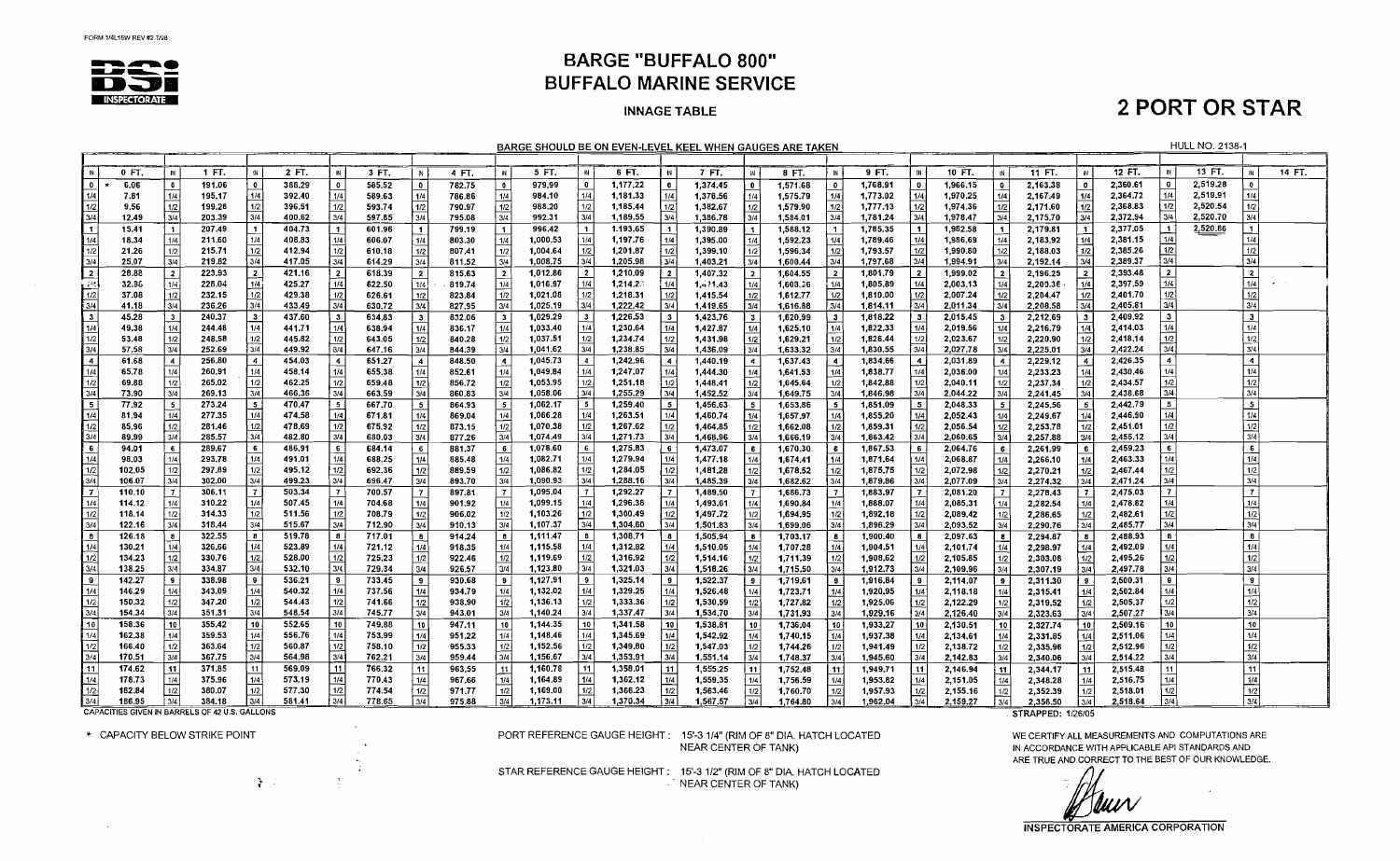

### **INNAGE TABLE**

## **3 PORT OR STAR**

**HULL NO. 2138-1** 

BARGE SHOULD BE ON EVEN-LEVEL KEEL WHEN GAUGES ARE TAKEN

|                                                                    | 0 FT.  | N                       | 1 FT.  | <b>IN</b>                                | 2 FT.  | <b>W</b>                | 3 FT.  | <b>IN</b>      | 4 FT.    | - IN           | 5 FT.                | 1N             | 6 FT.    |                | 7 FT.    | <b>IN</b>      | 8 FT.    | <b>IN</b>  | 9 FT.    | <b>W</b>       | 10 FT.   | 1 <sup>N</sup>   | 11 FT.   | <b>IN</b>      | 12 FT.   | W              | 13 FT.   | - 615                | 14 FT. |
|--------------------------------------------------------------------|--------|-------------------------|--------|------------------------------------------|--------|-------------------------|--------|----------------|----------|----------------|----------------------|----------------|----------|----------------|----------|----------------|----------|------------|----------|----------------|----------|------------------|----------|----------------|----------|----------------|----------|----------------------|--------|
|                                                                    | 6.24   | $\mathbf{0}$            | 197.12 | $\mathbf{0}$                             | 400.59 |                         | 604.06 | $\bullet$      | 807.54   | - 0            | 1,011.01             | $\bullet$      | 1,214.48 |                | 1,417.95 |                | 1,621.42 |            | 1,824.90 | $^{\circ}$     | 2,028.37 |                  | 2,231.84 | $\bullet$      | 2,435.31 | $\mathbf 0$    | 2,599.00 | $\mathbf{0}$         |        |
| $\frac{0}{1/4}$                                                    | 8,05   | 1/4                     | 201.36 | 1/4                                      | 404.83 | 1/4                     | 608.30 |                |          | 1/4            | 1,015.25             | 1/4            | 1,218.72 | 1/4            | 1,422.19 |                |          | 1/4        | 1,829.14 | 1/4            | 2,032.61 | 1/4              | 2,236.08 | 1/4            | 2,439.55 | 1/4            | 2,599.65 |                      |        |
|                                                                    | 9.86   |                         | 205.60 | 1/2                                      | 409.07 | 1/2                     |        | 1/4            | 811.78   |                |                      | 1/2            | 1,222.96 | 1/2            |          | 1/4            | 1,625.66 |            | 1,833.37 | 1/2            |          |                  |          |                |          | 1/2            |          | 1/4                  |        |
|                                                                    | 12.88  | 3/4                     | 209.84 | 3/4                                      | 413,31 | 3/4                     | 612.54 | 1/2<br>3/4     | 816,01   | 1/2<br>3/4     | 1,019.49<br>1.023.73 | 3/4            | 1.227.20 | 3/4            | 1,426.43 | 1/2<br>3/4     | 1,629.90 | 1/2<br>3/4 |          | 3/4            | 2,036.85 | 1/2<br>3/4       | 2.240.32 | 1/2            | 2,443.79 | 3/4            | 2,600.31 | 1/2                  |        |
| $\frac{1/2}{3/4}$ $\frac{1}{1/4}$ $\frac{1/4}{1/2}$                |        |                         |        |                                          |        |                         | 616.78 |                | 820.25   |                |                      |                |          |                | 1,430,67 |                | 1,634.14 |            | 1,837.61 |                | 2,041.09 |                  | 2,244.56 | 3/4            | 2,448.03 |                | 2.600.47 | 3/4                  |        |
|                                                                    | 15.89  |                         | 214.08 | $\blacktriangleleft$                     | 417.55 | $\overline{\mathbf{1}}$ | 621.02 | $\mathbf{1}$   | 824.49   |                | 1.027.96             | $\mathbf{1}$   | 1,231.44 |                | 1,434,91 |                | 1,638.38 |            | 1,841.85 | $\overline{1}$ | 2,045.32 |                  | 2,248.80 |                | 2,452.27 |                | 2,600.63 | $\blacktriangleleft$ |        |
|                                                                    | 18.91  | 1/4                     | 218.32 | 1/4                                      | 421.79 | 1/4                     | 625.26 | 1/4            | 828,73   | 1/4            | 1,032.20             | 1/4            | 1.235.68 | 1/4            | 1,439.15 | 1/4            | 1.642.62 | 1/4        | 1.846.09 | 1/4            | 2.049.56 | 1/4              | 2.253.04 | 1/4            | 2,456,51 | 1/4            |          | 1/4                  |        |
|                                                                    | 21.93  | 1/2                     | 222.55 | 1/2                                      | 426.03 | 1/2                     | 629,50 | 1/2            | 832.97   | 1/2            | 1,036.44             | 1/2            | 1,239.91 | 1/2            | 1,443.39 | 1/2            | 1,646.86 | 1/2        | 1,850.33 | 1/2            | 2,053.80 | 1/2              | 2.257.27 | 1/2            | 2,460.75 | 1/2            |          | 1/2                  |        |
| 3/4                                                                | 25,86  | 3/4                     | 226.79 | 3/4                                      | 430,26 | 3/4                     | 633,74 | 3/4            | 837.21   | 3/4            | 1,040.68             | 3/4            | 1,244.15 | 3/4            | 1.447.63 | 3/4            | 1,651.10 | 3/4        | 1,854.57 | 3/4            | 2,058.04 | 3/4              | 2.261.51 | 3/4            | 2,464.99 | 3/4            |          | 3/4                  |        |
| $\overline{2}$                                                     | 29.79  | $\overline{2}$          | 231.03 | $\overline{2}$                           | 434.50 | $\mathbf{z}$            | 637.98 | $\vert$ 2      | 841.45   | $\overline{2}$ | 1,044.92             | $\overline{2}$ | 1,248.39 | $\overline{2}$ | 1,451.86 | $\overline{2}$ | 1,655.34 |            | 1,858.81 | 2 <sup>1</sup> | 2,062,28 | $\overline{2}$   | 2,265.75 | 2 <sup>1</sup> | 2,469.22 | 2 <sup>1</sup> |          | 2 <sup>1</sup>       |        |
| 1/4                                                                | 34.02  | 1/4                     | 235.27 |                                          | 438.74 | 1/4                     | 642.22 | i 1/4 i        | 845.69   | 1/4            | 1,049.16             | 1/4            | 1,252,63 | 1/1            | 1,456.10 | 1/4            | 1,659.58 |            | 1,008.05 | 1/4            | 2.066.52 | 1/4              | 2,263.99 | 1/4            | 2,473.46 | 1/4            |          | 1/4                  |        |
|                                                                    | 38.25  | 1/2                     | 239.51 | 1/2                                      | 442.98 | 1/2                     | 646.45 | 1/2            | 849.93   | 1/2            | 1,053,40             | 1/2            | 1,256.87 | 1/2            | 1.460.34 | 1/2            | 1,663.81 | 1/2        | 1.867.29 | 1/2            | 2,070.76 | 1/2              | 2,274.23 | 1/2            | 2,477.70 | 1/2            |          | 1/2                  |        |
| $\frac{1/2}{3/4}$<br>$\frac{3}{1/4}$                               | 42.48  | 3/4                     | 243.75 | 3/4                                      | 447.22 | 3/4                     | 650.69 | 3/4            | 854.17   | 3/4            | 1.057.64             | 3/4            | 1,261.11 | 3/4            | 1,464.58 | 3/4            | 1,668.05 | 3/4        | 1.871.53 | 3/4            | 2,075.00 | 3/4              | 2,278.47 | 3/4            | 2.481.94 | 3/4            |          | 3/4                  |        |
|                                                                    | 46.71  | $\overline{\mathbf{3}}$ | 247.99 | $\mathbf{3}$                             | 451.46 | $\overline{\mathbf{3}}$ | 654.93 | 3              | 858,40   | $\mathbf{3}$   | 1.061.88             | 3 <sup>1</sup> | 1.265.35 | $\mathbf{3}$   | 1,468.82 | $\mathbf{3}$   | 1,672.29 |            | 1,875,76 | $\mathbf{3}$   | 2.079.24 |                  | 2,282.71 | 3 <sup>1</sup> | 2,486.18 | $\mathbf{3}$   |          | 3 <sup>1</sup>       |        |
|                                                                    | 50.94  | 1/4                     | 252.23 | 1/4                                      | 455.70 | 1/4                     | 659.17 | 1/4            | 862.64   | 1/4            | 1,066.12             | 1/4            | 1.269.59 | 1/4            | 1,473.06 | 1/4            | 1.676.53 |            | 1,880.00 | 1/4            | 2,083.48 | 1/4              | 2.286.95 | 1/4            | 2,490.42 | 1/4            |          | 1/4                  |        |
|                                                                    | 55.17  | 1/2                     | 256.47 | 1/2                                      | 459.94 | 1/2                     | 663.41 | 1/2            | 866,88   | 1/2            | 1,070.35             | 1/2            | 1,273.83 | 1/2            | 1,477.30 | 1/2            | 1.680.77 | 1/2        | 1,884.24 | 1/2            | 2,087.71 | 1/2              | 2,291.19 | 1/2            | 2,494.66 | 1/2            |          | 1/2                  |        |
| $\frac{1/2}{3/4}$<br>$\frac{4}{1/4}$                               | 59.40  |                         | 260.71 | 3/4                                      | 464.18 | 3/4                     | 667.65 | 3/4            | 871.12   | 3/4            | 1,074.59             | 3/4            | 1,278.07 | 3/4            | 1,481.54 | 3/4            | 1,685.01 |            | 1,888.48 | 3/4            | 2.091.95 | 3/4              | 2,295.43 | 3/4            | 2,498.90 | 3/4            |          | 3/4                  |        |
|                                                                    | 63.63  | $\overline{\mathbf{4}}$ | 264.94 | $\overline{4}$                           | 468.42 |                         | 671.89 | $\overline{4}$ | 875.36   | $\sim$         | 1,078.83             | $\sim$         | 1,282.30 | -41            | 1,485.78 | $\overline{4}$ | 1,689.25 |            | 1,892.72 | $\overline{4}$ | 2,096.19 | $\blacktriangle$ | 2,299.66 | $\overline{4}$ | 2,503.14 | $\sim$         |          | $\vert$ 4            |        |
|                                                                    | 67.66  | 1/4                     | 269.18 | 1/4                                      | 472.65 | 1/4                     | 676.13 | 1/4            | 879.60   | 1/4            | 1,083.07             | 1/4            | 1,286.54 | 1/4            | 1,490.02 | 1/4            | 1,693.49 |            | 1,896.96 | 1/4            | 2,100.43 | 1/4              | 2,303.90 | 1/4            | 2,507.38 | 1/4            |          | 1/4                  |        |
|                                                                    | 72.09  | 1/2                     | 273.42 | 1/2                                      | 476.89 | 1/2                     | 680.37 | 1/2            | 883.84   | 1/2            | 1.087.31             | 1/2            | 1,290,78 | 1/2            | 1,494.25 | 1/2            | 1,697.73 | 1/2        | 1,901.20 | 1/2            | 2,104.67 | 1/2              | 2,308.14 | 1/2            | 2,511.61 | 1/2            |          | 1/2                  |        |
|                                                                    | 76.24  | 3/4                     | 277.66 | 3/4                                      | 481.13 | 3/4                     | 684.61 | 3/4            | 888.08   | 3/4            | 1.091.55             | 3/4            | 1.295,02 | 3/4            | 1.498.49 | 3/4            | 1.701.97 |            | 1.905.44 | 3/4            | 2.108.91 | 3/4              | 2.312.38 | 3/4            | 2.515.85 | 3/4            |          | 3/4                  |        |
| $\frac{1/2}{3/4}$<br>$\frac{5}{1/4}$                               | 80.39  | -5                      | 281.90 | 5 <sub>1</sub>                           | 485.37 | $\sqrt{5}$              | 688.84 | 5              | 892.32   | $5^{\circ}$    | 1,095.79             | 5 <sup>1</sup> | 1,299.26 | 5              | 1,502.73 | 5              | 1.706.20 |            | 1,909.68 | 5              | 2,113.15 |                  | 2.316.62 | $\sim$ 5       | 2,520,09 | 5 <sub>1</sub> |          | $\overline{5}$       |        |
|                                                                    | 84.54  | 1/4                     | 286.14 | 1/4                                      | 489.61 | 1/4                     | 693.08 | 1/4            | 896,56   | 1/4            | 1,100.03             | 1/4            | 1,303,50 | 1/4            | 1,506.97 | 1/4            |          |            | 1,913,92 | 1/4            | 2,117,39 |                  |          | 1/4            |          | 1/4            |          |                      |        |
| $\frac{1}{2}$                                                      |        |                         | 290.38 | 1/2                                      | 493.85 |                         |        |                |          |                |                      |                |          |                |          |                | 1.710.44 |            |          | 1/2            |          | 1/4              | 2,320.86 |                | 2,524.33 |                |          | 1/4                  |        |
|                                                                    | 88.69  | $1/2$<br>3/4            |        | 3/4                                      | 498.09 | 1/2<br>3/4              | 697.32 | 1/2            | 900,79   | 1/2            | 1,104.27             | 1/2<br>3/4     | 1,307.74 | 1/2            | 1,511.21 | 1/2            | 1.714.68 |            | 1,918.15 |                | 2,121,63 | 1/2              | 2,325.10 | 1/2            | 2,528.57 | 1/2            |          | 1/2                  |        |
| $\frac{3/4}{6}$<br>1/4                                             | 92.84  |                         | 294.62 |                                          |        |                         | 701.56 | 3/4            | 905.03   | 3/4            | 1.108.51             |                | 1.311.98 | 3/4            | 1,515,45 | 3/4            | 1.718.92 |            | 1,922.39 | 3/4            | 2,125.87 | 3/4              | 2,329.34 | 3/4            | 2,532.81 | 3/4            |          | 3/4                  |        |
|                                                                    | 96.99  | $6\phantom{.0}$         | 298.86 | 6 <sup>1</sup>                           | 502,33 | $6\,$                   | 705,80 | ⊺ 6            | 909.27   | 6              | 1,112.74             | -6             | 1,316.22 | 6              | 1,519.69 | $6^{\circ}$    | 1.723.16 |            | 1,926.63 | 6 <sup>1</sup> | 2,130.10 |                  | 2,333.58 | -61            | 2,537.05 | 6              |          | $6 -$                |        |
|                                                                    | 101.14 | 1/4                     | 303.10 | 1/4                                      | 506.57 | 1/4                     | 710.04 | 1/4            | 913.51   | 1/4            | 1,116.98             | 1/4            | 1,320.46 |                | 1,523.93 | 1/4            | 1,727.40 |            | 1,930.87 | 1/4            | 2,134.34 | 1/4              | 2,337.82 | 1/4            | 2,541.29 | 1/4            |          | 1/4                  |        |
| $\frac{1}{2}$<br>$\frac{1}{2}$                                     | 105.29 | 1/2                     | 307,33 | $\left\lfloor \frac{1}{2} \right\rfloor$ | 510.81 | 1/2                     | 714.28 | 1/2            | 917.75   | 1/2            | 1,121.22             | 1/2            | 1,324.69 | 1/2            | 1,528.17 | 1/2            | 1.731.64 |            | 1,935.11 | 1/2            | 2,138,58 | 1/2              | 2,342.05 | 1/2            | 2,545.53 | 1/2            |          | 1/2                  |        |
|                                                                    | 109.44 | $\sqrt{3/4}$            | 311.57 | 3/4                                      | 515.04 | 3/4                     | 718.52 | 3/4            | 921.99   | 3/4            | 1,125.46             | 3/4            | 1,328.93 | 3/4            | 1,532.41 | 3/4            | 1,735,88 |            | 1,939.35 | 3/4            | 2,142.82 | 3/4              | 2,346.29 | 3/4            | 2,549.44 | 3/4            |          | 3/4                  |        |
|                                                                    | 113,59 | -71                     | 315.81 | $\overline{\mathbf{z}}$                  | 519.28 | $\overline{7}$          | 722.76 | $\vert$ 7      | 926.23   | $\mathbf{7}$   | 1,129.70             | $\overline{7}$ | 1,333.17 | -7             | 1,536.64 | $\overline{7}$ | 1.740.12 |            | 1,943.59 | -71            | 2,147.06 | $\overline{7}$   | 2,350.53 | $\overline{7}$ | 2,553,35 | $\mathbf{7}$   |          | $\overline{7}$       |        |
| 1/4                                                                | 117.74 | 1/4                     | 320.05 | 1/4                                      | 523.52 | 1/4                     | 727.00 | 1/4            | 930.47   | 1/4            | 1,133.94             | 1/4            | 1,337.41 |                | 1,540.88 | 1/4            | 1,744.36 |            | 1,947.83 | 1/4            | 2,151.30 | 1/4              | 2,354.77 | 1/4            | 2.557.27 | 1/41           |          | 1/4                  |        |
| 1/2                                                                | 121.89 | 1/2                     | 324.29 | 1/2                                      | 527.76 | 1/2                     | 731.23 | 1/2            | 934.71   | 1/2            | 1,138,18             | 1/2            | 1,341.65 | 1/2            | 1,545.12 | 1/2            | 1,748,59 |            | 1,952.07 | 1/2            | 2,155.54 | 1/2              | 2,359.01 | 1/2            | 2,561.18 | 1/2            |          | 1/2                  |        |
| $\begin{array}{ c c }\hline 3/4 \\ \hline 8 \\ \hline \end{array}$ | 126.04 | 3/4                     | 328.53 | 3/4                                      | 532,00 | 3/4                     | 735.47 | 3/4            | 938.95   | 3/4            | 1,142.42             | 3/4            | 1.345.89 | 3/4            | 1,549.36 | 3/4            | 1,752.83 |            | 1.956.31 | 3/4            | 2,159.78 | 3/4              | 2,363.25 | 3/4            | 2,564,44 | 3/4            |          | 3/4                  |        |
|                                                                    | 130.19 | $\overline{6}$          | 332.77 | $\mathbf{8}$                             | 536.24 | $\mathbf{B}$            | 739.71 | 8              | 943.18   | $\mathbf{B}$   | 1.146.66             | B              | 1,350.13 |                | 1,553.60 | $\mathbf{a}$   | 1.757.07 |            | 1,960.54 | $\mathbf{8}$   | 2.164.02 | -8               | 2,367.49 | $\mathbf{B}$   | 2,567.70 | -8 I           |          | 8                    |        |
| 1/4                                                                | 134.34 | 1/4                     | 337.01 | 1/4                                      | 540,48 | 1/4                     | 743,95 | 1/4            | 947.42   | 1/4            | 1,150.90             | 1/4            | 1,354.37 |                | 1,557.84 | 1/4            | 1.761.31 | 1/4        | 1,964.78 | 1/4            | 2,168.26 | 1/4              | 2,371.73 | 1/4            | 2,570.96 | 1/4            |          | 1/4                  |        |
| 1/2                                                                | 138.49 | 1/2                     | 341.25 | 1/2                                      | 544.72 | 1/2                     | 748.19 | 1/2            | 951.66   | 1/2            | 1,155.13             | 1/2            | 1,358.61 | 1/2            | 1.562.08 | 1/2            | 1.765.55 | 1/2        | 1.969.02 | 1/2            | 2.172.49 | 1/2              | 2,375.97 | 1/2            | 2,574.22 | 1/2            |          | 1/2                  |        |
| 3/4                                                                | 142.64 | 3/4                     | 345.49 | $\lceil 3/4 \rceil$                      | 548.96 | 3/4                     | 752.43 | 3/4            | 955.90   | 3/4            | 1,159.37             | 3/4            | 1,362.85 | 3/4            | 1,566.32 | 3/4            | 1,769.79 | 3/4        | 1,973.26 | 3/4            | 2,176.73 | 3/4              | 2,380.21 | 3/4            | 2,576.83 | 3/4            |          | 3/4                  |        |
| $\overline{g}$                                                     | 146.79 | $\cdot$                 | 349.72 | 9                                        | 553.20 | $^{\circ}$              | 756.67 | ∣۹             | 960,14   | 9              | 1,163.61             | -9             | 1,367.08 |                | 1,570,56 | $\mathbf{g}$   | 1.774.03 | $\cdot$    | 1,977.50 | $\overline{9}$ | 2.180.97 | 9                | 2,384.44 | $\cdot$        | 2,579.44 | $\cdot$        |          | 9                    |        |
| 1/4                                                                | 150,94 | 1/4                     | 353.96 | 1/4                                      | 557,43 | 1/4                     | 760.91 | 1/4            | 964.38   | 1/4            | 1,167.85             | 1/4            | 1,371.32 |                | 1,574.80 | 1/4            | 1,778,27 | 1/4        | 1,981.74 | 1/4            | 2,185.21 | 1/4              | 2,388.68 | 1/4            | 2,582.05 | 1/4            |          | 1/4                  |        |
| 1/2                                                                | 155.09 | 1/2                     | 358,20 | 1/2                                      | 561.67 | 1/2                     | 765.15 | 1/2            | 968.62   | 1/2            | 1,172.09             | 1/2            | 1,375,56 | 1/2            | 1,579.03 | 1/2            | 1,782,51 | 1/2        | 1,985.98 | 1/2            | 2,189.45 | 1/2              | 2,392.92 | 1/2            | 2,584.66 | 1/2            |          | 1/2                  |        |
| 3/4                                                                | 159.24 | 3/4                     | 362.44 | 3/4                                      | 565.91 | 3/4                     | 769.39 | 3/4            | 972.86   | 3/4            | 1.176.33             | 3/4            | 1.379.80 | 3/4            | 1,583,27 | 3/4            | 1,786.75 | 3/4 .      | 1,990.22 | 3/4            | 2.193.69 | 3/4              | 2,397.16 | 3/4            | 2,586.61 | 3/4            |          | 3/4                  |        |
| 10 <sup>1</sup>                                                    | 163.39 | 10                      | 366,68 | 10                                       | 570.15 | 10                      | 773.62 | 10             | 977.10   | 10             | 1,180.57             | 10             | 1,384.04 | 10             | 1.587.51 | 10             | 1.790.98 | 10         | 1,994.46 | 10             | 2.197.93 | 10               | 2,401.40 | 10             | 2.588.57 | 10             |          | 10                   |        |
| 1/4                                                                | 167.54 | 1/4                     | 370.92 | 1/4                                      | 574.39 | 1/4                     | 777.86 | 1/4            | 981.34   | 1/4            | 1,184.81             | 1/4            | 1,388.28 | 1/4            | 1,591.75 | 1/4            | 1.795.22 | I 1/4      | 1,998.70 | 1/4            | 2.202.17 | 1/4              | 2,405.64 | 1/4            | 2.590.53 | 1/4            |          | 1/4                  |        |
| 1/2                                                                | 171.69 | 1/2                     | 375,16 | 1/2                                      | 578.63 | 1/2                     | 782.10 | 1/2            | 985.57   | 1/2            | 1,189.05             | 1/2            | 1.392.52 | 1/2            |          | 1/2            |          | l 1/2 l    |          | 1/2            |          | 1/2              |          | 1/2            |          |                |          | 1/2                  |        |
| 3/4                                                                | 175.93 | 3/4                     | 379.40 | 3/4                                      | 582.87 | 3/4                     | 786.34 | 3/4            |          | 3/4            | 1,193.29             | 3/4            | 1,396.76 | 3/4            | 1,595.99 | 3/4            | 1,799.46 |            | 2,002.93 | 3/4            | 2.206.41 |                  | 2,409.88 |                | 2,592.48 | 1/2            |          |                      |        |
|                                                                    |        |                         |        |                                          |        |                         |        |                | 989.81   |                |                      |                |          |                | 1,600.23 |                | 1,803.70 | 3/4        | 2,007.17 |                | 2.210.65 | 3/4              | 2,414.12 | 3/4            | 2,593,79 | 3/4            |          | 3/4                  |        |
| 11                                                                 | 180.16 | 11                      | 383,64 | 11                                       | 587.11 | 11                      | 790,58 | 11             | 994.05   | 11             | 1,197.52             | 11             | 1.401.00 | -11            | 1604.47  | 11             | 1.807.94 | 11         | 2.011.41 | 11             | 2.214.88 |                  | 2,418.36 | 11             | 2.595.09 | 11             |          | 11                   |        |
| 1/4                                                                | 184.40 | 1/4                     | 387.87 | 1/4                                      | 591.35 | 1/4                     | 794.82 | 1/4            | 998.29   |                | 1.201.76             | 1/4            | 1,405.24 | 1/4            | 1,608.71 | 1/4            | 1,812.18 | 114        | 2,015.65 | 1/4            | 2,219.12 |                  | 2.422.60 | 1/4            | 2,596.39 | 1/4            |          | 1/4                  |        |
| 1/2                                                                | 188.64 | 1/2                     | 392.11 | 1/2                                      | 595.59 | 1/2                     | 799.06 | 1/2            | 1.002.53 | 1/2            | 1,206.00             | 1/2            | 1,409.47 | 1/2            | 1,612.95 | 11/2           | 1,816.42 | 1/21       | 2,019.89 | 1/2            | 2,223,36 | 1/2              | 2,426.83 | 1/2            | 2,597.70 | 1/2            |          | 1/2                  |        |
| 3/4                                                                | 192.88 | 3/4                     | 396.35 | 3/4                                      | 599.82 | 3/4                     | 803.30 | 3/4            | 1.006.77 | 3/4            | 1.210.24             | 3/4            | 1.413.71 | 3/4            | 1.617.19 | ا 3/4          | 1.820.66 | 1 3/4 1    | 2,024.13 | 3/4            | 2.227.60 |                  | 2.431.07 | 3/4            | 2.598.35 | 3/4            |          | 3/4                  |        |

CAPACITIES GIVEN IN BARRELS OF 42 U.S. GALLONS

\* CAPACITY BELOW STRIKE POINT

PORT REFERENCE GAUGE HEIGHT: 15'-2 3/4" (RIM OF 8" DIA, HATCH LOCATED NEAR CENTER OF TANK)

 $\sum_{i=1}^{n}$ 

 $\cdot$ :

STAR REFERENCE GAUGE HEIGHT: 15'-2 1/2" (RIM OF 8" DIA. HATCH LOCATED **ENEAR CENTER OF TANK)** 

**STRAPPED: 1/26/05** 

WE CERTIFY ALL MEASUREMENTS AND COMPUTATIONS ARE IN ACCORDANCE WITH APPLICABLE API STANDARDS AND ARE TRUE AND CORRECT TO THE BEST OF OUR KNOWLEDGE.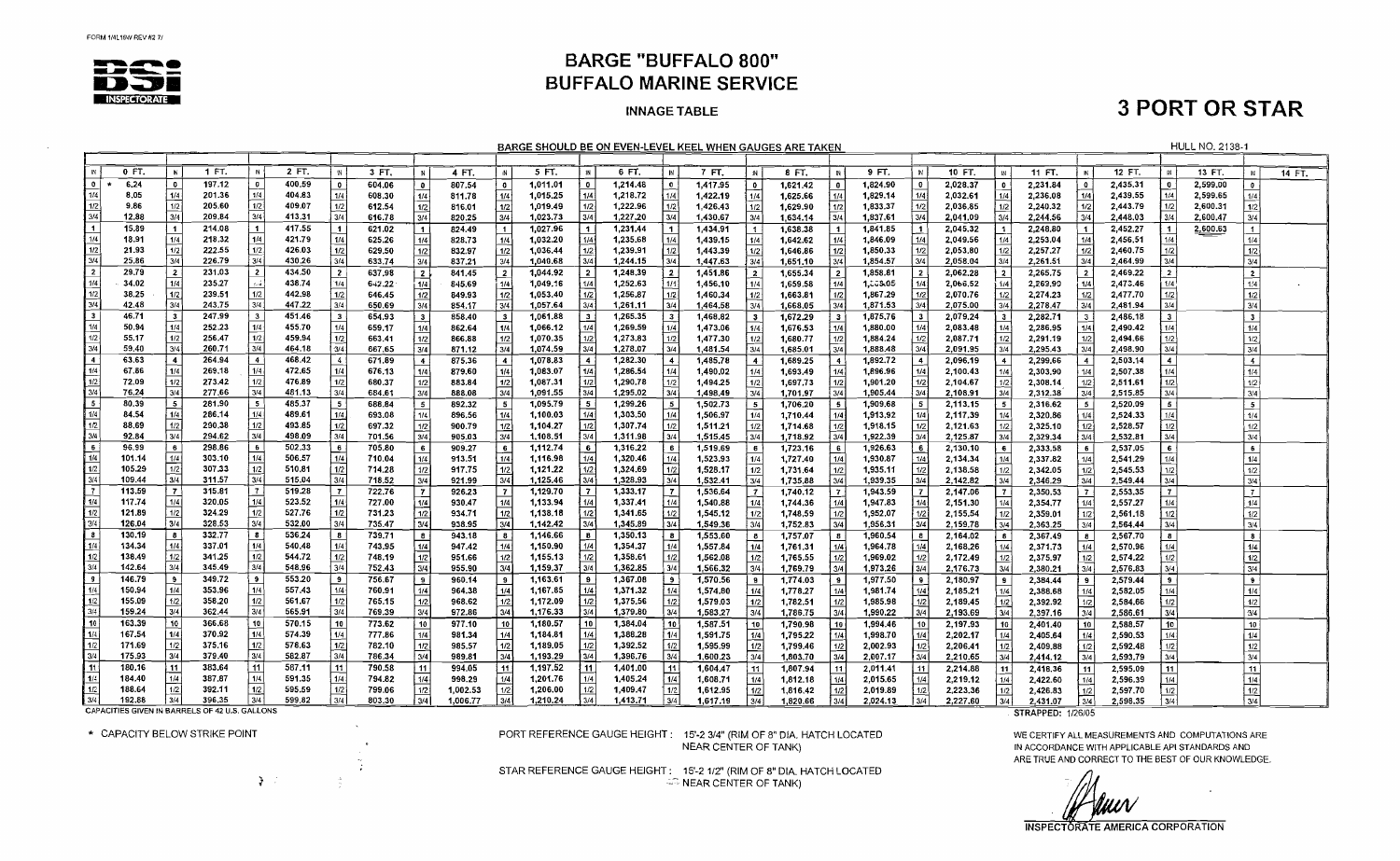

### **INNAGE TABLE**

## **4 PORT OR STAR**

**HULL NO. 2138-1** 

BARGE SHOULD BE ON EVEN-LEVEL KEEL WHEN GAUGES ARE TAKEN

|                                                                                                                                                                                                                                                                    | 0 FT.                                          | <b>IN</b>      | 1 FT.  | W                       | 2 FT.  | l IN.          | 3 FT.  | - W                     | 4 FT.            | H               | 5 FT.    | $\mathbb{N}$            | 6 FT.    | - IN           | 7 FT.    | N                       | 8 FT.    | $\blacksquare$          | 9 FT.    | - IN                    | 10 FT.   | <b>IN</b>               | 11 FT.                   |                | 12 FT.   |                      | 13 FT.   | <b>IN</b>       | 14 FT. |
|--------------------------------------------------------------------------------------------------------------------------------------------------------------------------------------------------------------------------------------------------------------------|------------------------------------------------|----------------|--------|-------------------------|--------|----------------|--------|-------------------------|------------------|-----------------|----------|-------------------------|----------|----------------|----------|-------------------------|----------|-------------------------|----------|-------------------------|----------|-------------------------|--------------------------|----------------|----------|----------------------|----------|-----------------|--------|
| 0                                                                                                                                                                                                                                                                  | 6.07                                           | $\bullet$      | 191.37 | $\bullet$               | 388.89 | 0 I            | 586.41 | Ιo                      | 783.93           | $\mathbf{r}$    | 981.45   | $\bullet$               | 1.178.97 | $\bullet$      | 1,376.49 | ΙOΙ                     | 1.574.01 | $\mathbf{0}$            | 1.771.53 | $\bullet$               | 1,969.05 |                         | 2,166.57                 | $\bullet$      | 2,364.09 |                      | 2.522.99 | $\mathbf{0}$    |        |
| 114                                                                                                                                                                                                                                                                | 7.82                                           | 1/4            | 195.49 | 1/4                     | 393.01 | 1/4            | 590.53 | 1/4                     | 788.05           | 1/4             | 985.57   | 1/4                     | 1,183.09 | 1/4            | 1,380.61 | i 1/4 i                 | 1,578.13 | 1/4                     | 1,775.65 | 1/4                     | 1,973,17 | 1/4                     | 2,170.69                 | 1/4            | 2.368,20 | 1/4                  | 2,523.63 | 1/4             |        |
| $\overline{1/2}$                                                                                                                                                                                                                                                   | 9.58                                           | $1/2$          | 199.60 | 1/2                     | 397.12 | 1/2            | 594.64 | } 1/2                   | 792.16           | 1/2             | 989.68   | 1/2                     | 1,187.20 | 1/2            | 1.384.72 | 1/2                     | 1,582.24 | 1/2                     | 1,779,76 | 1/2                     | 1,977,28 | 1/2                     | 2,174,80                 | 1/2            | 2.372.32 | 1/2                  | 2,524.26 |                 |        |
| $\frac{3/4}{1/4}$                                                                                                                                                                                                                                                  | 12.51                                          | 3/4            | 203.72 | 3/4                     | 401.24 | 3/4            | 598.76 | 3/4                     | 796,28           | 3/4             | 993.80   | 3/4                     | 1,191.32 | 3/4            | 1.388.84 | 3/4                     | 1.586,36 | 3/4                     | 1,783,88 | 3/4                     | 1,981.40 | 3/4                     | 2,178.92                 | 3/4            | 2.376.43 | 3/4                  | 2,524.42 | 3/4             |        |
|                                                                                                                                                                                                                                                                    | 15.44                                          | ١ı             | 207.83 | $\blacktriangleleft$    | 405.35 | $\vert$ 1      | 602,87 | $\vert$ 1               | 800.39           | $\vert$ 1       | 997.91   | $\blacksquare$          | 1,195.43 | $\mathbf{1}$   | 1,392.95 | $\mathbf{1}$            | 1,590.47 | $\overline{1}$          | 1,787.99 | $\Delta$                | 1,985.51 |                         | 2,183.03                 | $\overline{1}$ | 2,380.55 | $\ddot{\phantom{1}}$ | 2,524.58 | $\overline{1}$  |        |
|                                                                                                                                                                                                                                                                    | 18.37                                          | 1/4            | 211.95 | 1/4                     | 409.47 | 1/4            | 606,99 | 1/4                     | 804.51           | 1/4             | 1.002.03 | 1/4                     | 1,199.55 | 1/4            | 1,397.07 | 1/4                     | 1,594.59 | 1/4                     | 1792.11  | 1/4                     | 1,989.63 |                         | 2,187.15                 | 1/4            | 2,384.66 | 1/4                  |          | 1/4             |        |
|                                                                                                                                                                                                                                                                    | 21.30                                          | 1/2            | 216.06 | 1/2                     | 413.58 | 1/2            | 611.10 | 1/2                     | 808,62           | 1/2             | 1,006.14 | 1/2                     | 1,203.66 | 1/2            | 1,401.18 | 1/2                     | 1,598.70 | 1/2                     | 1,796.22 | 1/2                     | 1,993.74 |                         | 2,191.26                 | 1/2            | 2,388.78 | 1/2                  |          | 1/2             |        |
| $\frac{1/2}{3/4}$<br>$\frac{2}{1/4}$                                                                                                                                                                                                                               | 25.11                                          | 3/4            | 220.18 | 3/4                     | 417.70 | 3/4            | 615.22 | 3/4                     | 812.74           | 3/4             | 1.010.26 | 3/4                     | 1,207.78 | 3/4            | 1,405.30 | 3/4                     | 1,602.82 | 3/4                     | 1,800.34 | 3/4                     | 1.997.86 | 3/4                     | 2,195.38                 | 3/4            | 2,392.89 | 3/4                  |          | 3/4             |        |
|                                                                                                                                                                                                                                                                    | 28,92                                          | $\overline{z}$ | 224.29 | $\overline{2}$          | 421.81 | $\overline{2}$ | 619,33 | $\overline{z}$          | 816.85           | $\overline{2}$  | 1,014.37 | $\overline{z}$          | 1,211.89 | $\overline{2}$ | 1,409.41 | $\overline{2}$          | 1,606.93 | $\overline{2}$          | 1.804.45 | $\overline{2}$          | 2,001.97 | $\overline{2}$          | 2,199.49                 | $\overline{2}$ | 2,397.01 | $\overline{2}$       |          | 2               |        |
|                                                                                                                                                                                                                                                                    | 33.03                                          | $1/\delta$ .   | 228.41 | 1/4                     | 425.93 | 1/4            | 623.45 | 11/4                    | 820.97           | -14             | 1,018.4: | 1/4                     | 1,216.01 | 1/4            | 1,413,53 | 1/4                     | 1.611.05 | 1/4                     | 1.808.57 | 1/4                     | 2.006.09 | 1/4                     | 2,203.61                 | 1/4            | 2, 01.12 | 1/4                  |          | i 1/4 i         |        |
|                                                                                                                                                                                                                                                                    | 37.14                                          | 1/2            | 232.52 | 1/2                     | 430.04 | 1/2            | 627.56 | $\lceil$ 1/2            | 825.08           | 1/2             | 1,022.60 | 1/2                     | 1,220.12 | 1/2            | 1,417.64 | 1/2                     | 1,615.16 | 1/2                     | 1812.68  | 1/2                     | 2,010.20 | 1/2                     | 2,207.72                 | 1/2            | 2,405.24 | 1/2                  |          | 1/2             |        |
|                                                                                                                                                                                                                                                                    | 41.24                                          | 3/4            | 236.64 | 3/4                     | 434.16 | 3/4            | 631.68 | 3/4                     | 829.20           | 3/41            | 1,026.72 | 3/4                     | 1,224.24 | 3/4            | 1,421.76 | 3/4                     | 1.619,28 | 3/4                     | 1,816.80 | 3/4                     | 2,014.32 | 3/4                     | 2,211.84                 | 3/4            | 2.409.35 | 3/4                  |          | 3/4             |        |
|                                                                                                                                                                                                                                                                    | 45.35                                          | 3              | 240.75 | $\overline{\mathbf{3}}$ | 438.27 | <b>3</b>       | 635.79 | 3                       | 833,31           | l 3 l           | 1,030.83 | $\overline{\mathbf{3}}$ | 1,228.35 | $\mathbf{3}$   | 1,425.87 | $\overline{\mathbf{3}}$ | 1,623.39 | $\overline{\mathbf{3}}$ | 1,820.91 | $\mathbf{3}$            | 2,018,43 | $\overline{\mathbf{3}}$ | 2,215.95                 | $\mathbf{3}$   | 2,413.47 | 3 <sup>1</sup>       |          | 3'              |        |
|                                                                                                                                                                                                                                                                    | 49.45                                          | 1/4            | 244.87 | 1/4                     | 442,39 | 1/4            | 639.91 | 11/4                    | 837.43           | 1/4             | 1,034.95 | 1 1/4 1                 | 1,232.47 | 1/4            | 1,429.99 | 1/4                     | 1,627.51 | 1/4                     | 1,825,03 | 1/4                     | 2,022.55 | 1/4                     | 2,220.07                 | 1/4            | 2,417.58 | 1/4                  |          | 1/4             |        |
|                                                                                                                                                                                                                                                                    | 53.56                                          | 1/2            | 248.98 | 1/2                     | 446.50 | 1/2            | 644.02 | 1/2                     | 841.54           | 1/2             | 1,039.06 | 1/2                     | 1,236.58 | 1/2            | 1,434.10 | 1/2                     | 1,631.62 | 1/2                     | 1.829.14 | 1/2                     | 2.026.66 | 1/2                     | 2,224.18                 | 1/2            | 2,421.70 | 11/2                 |          | l 1/2 l         |        |
|                                                                                                                                                                                                                                                                    | 57.67                                          | 3/4            | 253.10 | 3/4                     | 450.62 | 3/4            | 648.14 | 3/4                     | 845.66           | 3/4             | 1,043.18 | 3/4                     | 1,240.70 | 3/4            | 1,438.22 | 3/4                     | 1,635.74 | 3/4                     | 1,833.26 | 3/4                     | 2,030.78 | 3/4                     | 2,228.29                 | 3/4            | 2,425.81 | 3/4                  |          | 3/4             |        |
|                                                                                                                                                                                                                                                                    | 61.77                                          | $\overline{4}$ | 257.21 | $\overline{4}$          | 454.73 | $\overline{4}$ | 652.25 | $\overline{4}$          | 849.77           | $-4$            | 1,047.29 | $\blacktriangle$        | 1,244.81 | $\overline{4}$ | 1,442.33 | $\vert$ 4               | 1,639,85 | $\overline{4}$          | 1,837.37 | $\overline{4}$          | 2.034.89 | $\overline{4}$          | 2,232.41                 |                | 2,429.93 | $\sim$               |          | $\vert$ 4       |        |
|                                                                                                                                                                                                                                                                    | 65,88                                          | 1/4            | 261.33 | 1/4                     | 458.85 | 1/4            | 656,37 | 1/4                     | 853.89           | 1/4             | 1.051.41 | 1/4                     | 1,248.93 | 1/4            | 1.446.45 | 1/4                     | 1,643.97 | 1/4                     | 1,841.49 | 1/4                     | 2,039.01 | 1/4                     | 2,236,52                 | 1/4            | 2.434.04 | 1/4                  |          | 1/4             |        |
|                                                                                                                                                                                                                                                                    | 69.98                                          | 1/2            | 265.44 | 1/2                     | 462.96 | 1/2            | 660.48 | 1/2                     | 858.00           | 1/2             | 1.055.52 | 1/2                     | 1,253,04 | 1/2            | 1,450,56 | 1/2                     | 1.648.08 | 1/2                     | 1.845,60 | 1/2                     | 2,043.12 | 1/2                     | 2,240.64                 | 1/2            | 2,438.16 | 1/2                  |          | $\mid$ 1/2      |        |
|                                                                                                                                                                                                                                                                    | 74.01                                          | 3/4            | 269.56 | 3/4                     | 467.08 | 3/4            | 664,60 | 3/4                     | 862.12           | 3/4             | 1,059.64 | 3/4                     | 1,257.16 | 3/4            | 1,454.68 | 3/4                     | 1,652,20 | 3/4                     | 1,849.72 | 3/4                     | 2,047.24 | 3/4                     | 2,244.75                 | 3/4            | 2,442.27 | 3/4                  |          | İ 3/4           |        |
|                                                                                                                                                                                                                                                                    | 78.04                                          | $-5$           | 273.67 | $5-$                    | 471.19 | -5             | 668.71 | 5 <sub>5</sub>          | 866.23           | 5               | 1,063.75 | 5 <sub>5</sub>          | 1,261.27 | $5^{\circ}$    | 1,458.79 | 5 <sub>1</sub>          | 1,656,31 | 5 <sup>1</sup>          | 1,853,83 | 5 <sub>1</sub>          | 2,051.35 | 5                       | 2,248.87                 | 5              | 2,446.39 | 5 <sup>1</sup>       |          | 5               |        |
|                                                                                                                                                                                                                                                                    | 82.07                                          | 1/4            | 277.79 | 1/4                     | 475.31 | 1/4            | 672.83 | 1/4                     | 870.35           | 1/4             | 1.067.87 | 1/4                     | 1,265.39 | 1/4            | 1,462.91 | 1/4                     | 1,660.43 | 1/4                     | 1,857.95 | 1/4                     | 2,055,47 | 1/4                     | 2,252.98                 | 1/4            | 2,450,50 | 1/4                  |          | 1/4             |        |
|                                                                                                                                                                                                                                                                    | 86.10                                          | 1/2            | 281.90 | 1/2                     | 479.42 | 112            | 676,94 | 1/2                     | 874.46           | l 1/2 l         | 1.071.98 | 1/2                     | 1,269.50 | 1/2            | 1,467.02 | 1/2                     | 1,664.54 | 1/2                     | 1,862,06 | 1/2                     | 2,059,58 | 1/2                     | 2,257.10                 | 1/2            | 2,454.62 | 112                  |          | 1/2             |        |
|                                                                                                                                                                                                                                                                    | 90.13                                          | 3/4            | 286,02 | 3/4                     | 483.54 | 3/4            | 681.06 | 3/4                     | 878.58           | 3/4             | 1,076.10 | 3/4                     | 1,273.62 | 3/4            | 1,471.14 | 3/4                     | 1,668.66 | 3/4                     | 1,866.18 | 3/4                     | 2.063.70 | 3/4                     | 2,261.21                 | 3/4            | 2,458.73 | ا 3/4                |          | 3/4             |        |
| $\begin{array}{r rrrr}\n\hline\n1/2 & 3/4 & 3 \\ \hline\n1/4 & 1/2 & 3/4 \\ \hline\n1/4 & 1/2 & 3/4 \\ \hline\n1/4 & 1/2 & 3/4 \\ \hline\n1/4 & 1/2 & 3/4 \\ \hline\n1/4 & 1/2 & 3/4 \\ \hline\n1/4 & 1/2 & 3/4 \\ \hline\n1/4 & 1/2 & 3/4 \\ \hline\n\end{array}$ | 94.16                                          | 6∶             | 290.13 | 6 <sup>1</sup>          | 487.65 | <b>6</b>       | 685,17 | 6 <sup>1</sup>          | 882.69           | l s             | 1.080.21 | ∣6.                     | 1.277.73 | -61            | 1,475.25 | -6                      | 1.672.77 | - 6 i                   | 1,870,29 | 6 <sup>1</sup>          | 2.067.81 | 6                       | 2,265.33                 | -6             | 2,462.85 | 6                    |          | <b>6</b>        |        |
|                                                                                                                                                                                                                                                                    | 98.19                                          | 1/4            | 294.25 | 1/4                     | 491.77 | 1/4            | 689.29 | 1/4                     | 886.81           | i 1/4 i         | 1.084.33 | 1/4                     | 1,281,85 | 1/4            | 1,479.37 | 1/4                     | 1,676.89 | 1/4                     | 1,874.41 | 1/4                     | 2,071.93 | 1/4                     | 2,269.44                 | 1/4            | 2,466.96 | 1/4                  |          | 1 1/4 I         |        |
|                                                                                                                                                                                                                                                                    | 102.22                                         | 1/2            | 298.36 | 1/2                     | 495.88 | 1/2            | 693.40 | 1/2                     | 890.92           | 1/2             | 1.088.44 | 1/2                     | 1,285,96 | 1/2            | 1,483.48 | 1/2                     | 1.681.00 | 1/2                     | 1.878.52 | 1/2                     | 2.076.04 | 1/2                     | 2,273.56                 | 1/2            | 2,471.08 | 1/2                  |          | 11/2            |        |
|                                                                                                                                                                                                                                                                    | 106.25                                         | 3/4            | 302.48 | 3/4                     | 500.00 | 3/4            | 697.52 | 3/4                     | 895.04           | 3/4             | 1,092.56 | 3/4                     | 1,290.08 | 3/4            | 1,487,60 | 3/4                     | 1,685.12 | 3/4                     | 1,882.64 | 3/4                     | 2,080.16 | 3/4                     | 2,277.67                 | 3/4            | 2,474.88 | i 3/4 l              |          | 3/4             |        |
|                                                                                                                                                                                                                                                                    | 110,27                                         | 7              | 306,59 |                         | 504.11 | $\overline{z}$ | 701.63 | $\overline{7}$          | 899.15           | $\mathbf{7}$    | 1.096.67 | 7                       | 1,294.19 | $\overline{7}$ | 1.491.71 | $\overline{7}$          | 1.689.23 | $\overline{7}$          | 1.886.75 | 7 <sup>7</sup>          | 2.084.27 | $\mathbf{7}$            | 2,281.79                 | - 7 i          | 2,478.68 | $\overline{7}$       |          | $\overline{7}$  |        |
|                                                                                                                                                                                                                                                                    | 114.30                                         | 1/4            | 310.71 | 1/4                     | 508.23 | 1/4            | 705.75 | 1/4                     | 903.27           | 1/4             | 1.100.79 | 1/4                     | 1,298.31 | 1/4            | 1,495.83 | 1/4                     | 1,693.35 | 1/4                     | 1,890,87 | 1/4                     | 2,088.39 | 1/4                     | 2,285.90                 | 1/4            | 2,482.47 | 1/4                  |          | i 1/4           |        |
|                                                                                                                                                                                                                                                                    | 118,33                                         | 1/2            | 314.82 | 1/2                     | 512.34 | 1/2            | 709.86 | 1/2                     | 907,38           | 1/2             | 1,104.90 | 1/2                     | 1,302.42 | 1/2            | 1,499.94 | 1/2                     | 1.697.46 | 1/2                     | 1,894.98 | 1/2                     | 2,092,50 | 1/2                     | 2,290,02                 | 1/2            | 2,486.27 | 1/2                  |          | 1/2             |        |
|                                                                                                                                                                                                                                                                    | 122.36                                         | 3/4            | 318.94 | 3/4                     | 516.46 | 13/4           | 713.98 | 3/4                     | 911.50           | 3/4             | 1,109.02 | 3/4                     | 1,306.54 | 3/4            | 1,504.06 | 3/4                     | 1.701.58 | 3/4                     | 1,899.10 | 3/4                     | 2,096.62 | 3/4                     | 2,294.13                 | 3/4            | 2,489.44 | 3/4                  |          | 3/4             |        |
| $\begin{array}{r} 1/2 \\ \hline 3/4 \\ \hline 8 \\ 1/4 \\ \hline 1/2 \end{array}$                                                                                                                                                                                  | 126.39                                         | $\mathbf{B}$   | 323.05 | $\overline{\mathbf{3}}$ | 520.57 | 8              | 718.09 | $\overline{\mathbf{8}}$ | 915.61           | -8              | 1,113.13 | $\mathbf{a}$            | 1,310.65 | $\mathbf{B}$   | 1,508.17 | $\mathbf{B}$            | 1,705,69 | $\mathbf{B}$            | 1,903,21 | $\overline{\mathbf{3}}$ | 2,100.73 | $\mathbf{a}$            | 2.298.25                 | $\mathbf{8}$   | 2,492.60 | 8 <sup>1</sup>       |          | İΒ              |        |
|                                                                                                                                                                                                                                                                    | 130.42                                         | 1/4            | 327.17 | 1/4                     | 524.69 | 114            | 722.21 | 1/4                     | 919.73           | 1/4             | 1,117.25 | 1/4                     | 1,314.77 | 1/4            | 1,512.29 | 1/4                     | 1,709.81 | l 1/4 l                 | 1,907.33 | 1/4                     | 2.104.85 | 1/4                     | 2,302.36                 | l 1/4 i        | 2,495.77 | 1/4                  |          | 1/4             |        |
|                                                                                                                                                                                                                                                                    | 134.45                                         | 1/2            | 331.28 | 1/2                     | 528.80 | 1/2            | 726,32 | 1/2                     | 923.84           | 1/2             | 1,121.36 | 1/2                     | 1,318,88 | 1/2            | 1,516.40 | 1/2                     | 1,713.92 | 1/2                     | 1,911.44 | 1/2                     | 2,108.96 | 1/2                     | 2,306.48                 | 1/2            | 2,498.94 | 1/2                  |          | 1/2             |        |
|                                                                                                                                                                                                                                                                    | 138.48                                         | 3/4            | 335,40 | 3/4                     | 532.92 | 3/4            | 730,44 | 3/4                     | 927.96           | 3/4             | 1.125.48 | 3/4                     | 1,323.00 | 3/4            | 1.520.52 | 3/4                     | 1.718.04 | 3/4                     | 1,915,56 | 3/4                     | 2,113.08 | 3/4                     | 2.310.59                 | 3/4            | 2,501.47 | 3/4                  |          | ا 3/4           |        |
| $\begin{array}{ c c }\n\hline\n3/4 & 9 \\ \hline\n1/4 & 1/2 \\ \hline\n\end{array}$                                                                                                                                                                                | 142.51                                         | -9             | 339.51 | $\bullet$               | 537,03 | ∣9.            | 734.55 | -91                     | 932.07           | -9              | 1,129.59 | 9                       | 1,327.11 | 9              | 1,524.63 | -9                      | 1.722.15 | 9                       | 1,919.67 | 9                       | 2,117.19 | $\cdot$                 | 2.314.71                 | <u>و ا</u>     | 2,504.00 | -9                   |          | 9               |        |
|                                                                                                                                                                                                                                                                    | 146.54                                         | 1/4            | 343.63 | 1/4                     | 541.15 | 1/4            | 738.67 | 1/4                     | 936.19           | 1/4             | 1,133.71 | 1/4                     | 1.331.23 | 1/4            | 1,528.75 | 1/4                     | 1,726,27 | 1/4                     | 1,923,79 | 1/4                     | 2,121.31 | 1/4                     | 2,318.82                 | 1/4            | 2,506.53 | 1/4                  |          | i 1/4.          |        |
|                                                                                                                                                                                                                                                                    | 150.56                                         | 1/2            | 347.74 | 1/2                     | 545.26 | 1/2            | 742.78 | 1/2                     | 940.30           | 1/2             | 1,137.82 | 1/2                     | 1,335.34 | 1/2            | 1,532.86 | 1/2                     | 1,730.38 | 1/2                     | 1,927.90 | 1/2                     | 2,125.42 | 1/2                     | 2,322.94                 | 1/2            | 2,509.07 | 1/2                  |          | 1/2             |        |
|                                                                                                                                                                                                                                                                    | 154.59                                         | 3/4            | 351.86 | 3/4                     | 549.38 | 3/4            | 746.90 | 3/4                     | 944.42           | 3/4             | 1,141.94 | 3/4                     | 1.339.46 | 3/4            | 1,536.98 | 3/4                     | 1,734.50 | 3/4                     | 1.932.02 | 3/4                     | 2,129.54 | 3/4                     | 2.327.05                 | 3/4            | 2.510.97 | 3/4                  |          | 3/4             |        |
| $\frac{3/4}{10}$                                                                                                                                                                                                                                                   | 158.62                                         | 10             | 355.97 | 10 <sup>1</sup>         | 553.49 | 10             | 751.01 |                         | 948,53           | 10 <sub>1</sub> | 1,146.05 | 10 <sup>1</sup>         | 1,343.57 | 10             | 1,541.09 | 10                      | 1,738.61 | -10                     | 1,936.13 | 10                      | 2,133.65 | 10                      | 2,331.17                 | i 10.          | 2,512.87 | 10                   |          | 10              |        |
|                                                                                                                                                                                                                                                                    | 162.65                                         | 1/4            | 360.09 | 1/4                     | 557.61 | 1/4            | 755.13 | 10<br>  1/4             | 952.65           | 1/4             | 1,150.17 | 1/4                     | 1,347.69 | 1/4            | 1,545,21 | 1/4                     | 1.742.73 | 1/4                     | 1.940.25 | 1/4                     | 2,137.77 | 1/4                     | 2,335.28                 | 1/4            | 2.514.76 | 1/4                  |          | 1/4             |        |
| $\frac{1/4}{1/2}$                                                                                                                                                                                                                                                  | 166.68                                         | 1/2            | 364.20 | 1/2                     | 561.72 | 1/2            | 759.24 |                         | 956.76           | 1/2             | 1,154.28 | 1/2                     | 1,351.80 | 1/2            | 1,549.32 | 1/2                     | 1,746.84 | 1/2                     | 1.944.36 | 1/2                     | 2,141.88 | 1/2                     |                          | 1/2            | 2,516.66 | 1/2                  |          | 11/2            |        |
| $\frac{1}{3/4}$                                                                                                                                                                                                                                                    | 170.80                                         | 3/4            | 368.32 | 3/4                     | 565.84 | 3/4            | 763.36 | 1/2<br>3/4              | 960.88           | 3/4             | 1,158.40 | 3/4                     | 1,355.92 | 3/4            | 1,553.44 | 3/4                     | 1.750.96 | 3/4                     | 1,948,48 | 3/4                     | 2,146.00 | 3/4                     | 2,339.40<br>2,343,51     | ا 3/4          | 2,517.93 | ا 3/4                |          | 3/4             |        |
|                                                                                                                                                                                                                                                                    | 174.91                                         | 11             | 372.43 | 11                      | 569,95 | 11             | 767.47 |                         | 964.99           | 11              | 1,162.51 | 11                      | 1,360.03 | 11             | 1,557.55 | 11                      | 1,755.07 |                         | 1,952.59 | 11                      | 2,150.11 | 11                      |                          |                |          | 11 <sup>1</sup>      |          | 11 <sub>1</sub> |        |
| $\boxed{11}$<br>1/4                                                                                                                                                                                                                                                | 179.03                                         | 1/4            | 376.55 | 1/4                     | 574.07 | 1/4            | 771.59 | 11  <br>1/4             |                  | 1/4             | 1,166.63 | 1/4                     | 1.364.15 | 1/4            | 1,561.67 | 1/4                     | 1.759.19 | 11<br>1/4               | 1.956.71 | 1/4                     | 2.154.23 | 1/4                     | 2,347.63                 | -11  <br> 1/4  | 2,519.20 | 1/4                  |          |                 |        |
| $\overline{1/2}$                                                                                                                                                                                                                                                   | 183.14                                         | 1/2            | 380.66 | 1/2                     | 578.18 | 1/2            | 775.70 | 1/2                     | 969.11<br>973.22 | 1/2             | 1,170.74 | 1/2                     | 1,368.26 | 1/2            | 1,565.78 | 1/2                     | 1.763.30 | 1/2                     | 1,960.82 | 1/2                     | 2,158.34 | 1/2                     | 2,351.74                 | 1/2            | 2.520.46 | 1/2                  |          | l 1/4°<br>1/2   |        |
| 3/4                                                                                                                                                                                                                                                                | 187.26                                         | 3/4            | 384.78 | 3/4                     | 582.30 | 3/4            | 779.82 | 3/4                     | 977.34           | 3/4             | 1,174.86 | 3/4                     | 1,372.38 | 3/4            | 1,569.90 | 3/4                     | 1.767.42 | 3/4                     | 1,964.94 | 3/4                     | 2,162.46 | 3/4                     | 2,355,86                 | ا 3/4          | 2,521.73 | 3/4                  |          | 3/4             |        |
|                                                                                                                                                                                                                                                                    | CAPACITIES GIVEN IN BARRELS OF 42 U.S. GALLONS |                |        |                         |        |                |        |                         |                  |                 |          |                         |          |                |          |                         |          |                         |          |                         |          |                         | 2,359.97                 |                | 2.522.36 |                      |          |                 |        |
|                                                                                                                                                                                                                                                                    |                                                |                |        |                         |        |                |        |                         |                  |                 |          |                         |          |                |          |                         |          |                         |          |                         |          |                         | <b>STRAPPED: 1/26/05</b> |                |          |                      |          |                 |        |

\* CAPACITY BELOW STRIKE POINT

PORT REFERENCE GAUGE HEIGHT: 15'-3 1/4" (RIM OF 8" DIA. HATCH LOCATED NEAR CENTER OF TANK)

WE CERTIFY ALL MEASUREMENTS AND COMPUTATIONS ARE IN ACCORDANCE WITH APPLICABLE API STANDARDS AND ARE TRUE AND CORRECT TO THE BEST OF OUR KNOWLEDGE.

 $\mathbb{R}^{\times \times 2}$ 

STAR REFERENCE GAUGE HEIGHT: 15'-3" (RIM OF 8" DIA, HATCH LOCATED **EXIMEAR CENTER OF TANK)**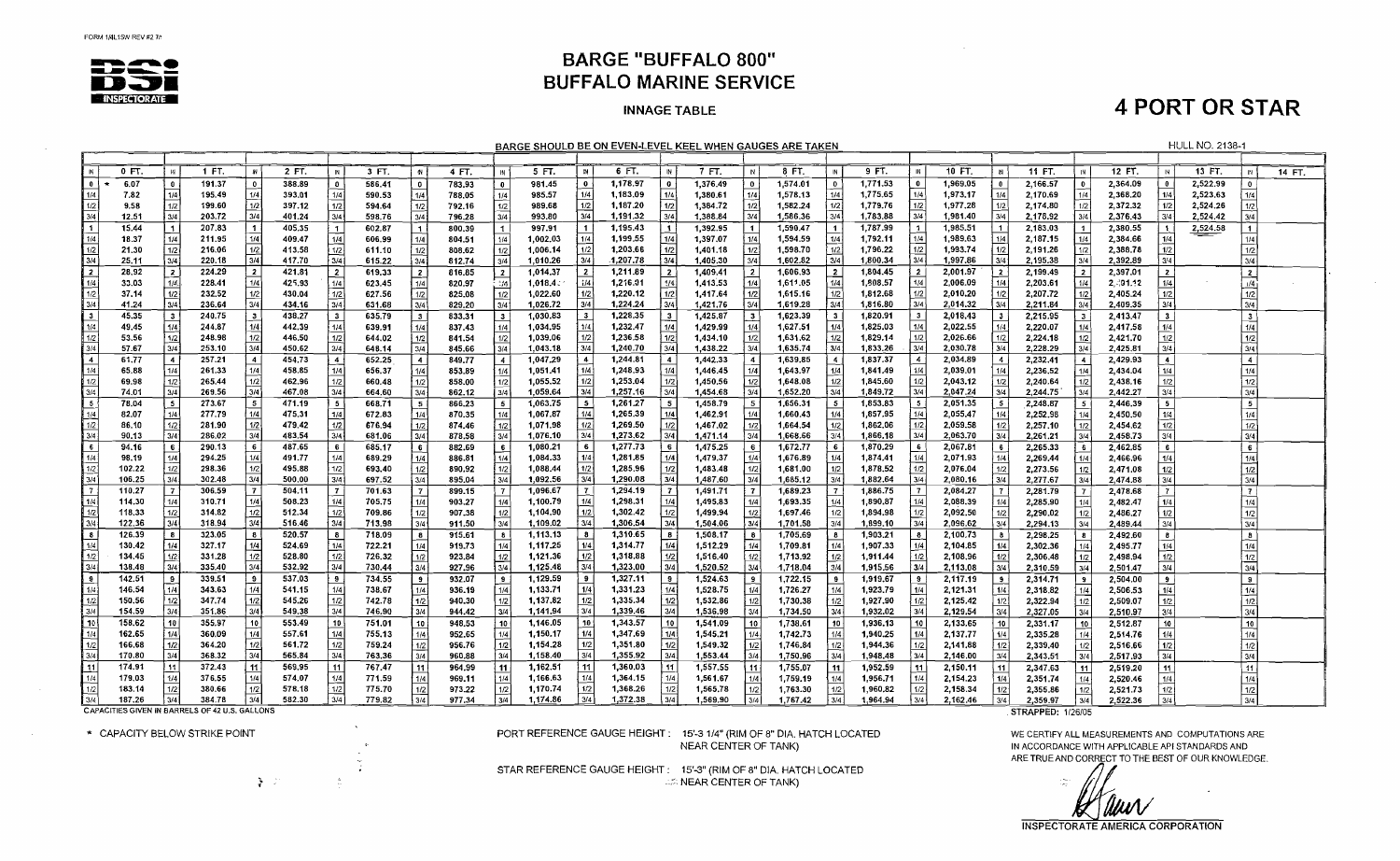

#### **INNAGE TABLE**

## **5 PORT OR STAR**

**HULL NO. 2138-1** 

BARGE SHOULD BE ON EVEN-LEVEL KEEL WHEN GAUGES ARE TAKEN

| <b>IN</b>                | 0 FT.          |                         | 1 FT.  |                         | 2 FT.            | IN             | 3 FT.            | IN                      | 4 FT.            | <b>IN</b>            | 5 FT.    | <b>IN</b>               | 6 FT.    | <b>IN</b>               | 7 FT.                | <b>IN</b>                          | 8 FT.                | <b>IN</b>              | 9 FT.    |                | 10 FT.               |              | 11 FT.   | R4                      | 12 FT.               |                         | 13 FT.   | <b>IN</b>               | 14 FT. |
|--------------------------|----------------|-------------------------|--------|-------------------------|------------------|----------------|------------------|-------------------------|------------------|----------------------|----------|-------------------------|----------|-------------------------|----------------------|------------------------------------|----------------------|------------------------|----------|----------------|----------------------|--------------|----------|-------------------------|----------------------|-------------------------|----------|-------------------------|--------|
| $\overline{\phantom{a}}$ | 6.06           | $\mathbf{0}$            | 191.06 | $\bullet$               | 388,29           | $\bullet$      | 585.52           | $\bullet$               | 782.75           | $\bullet$            | 979.99   | $\overline{\mathbf{0}}$ | 1.177.22 | $\mathbf{0}$            | 1,374.45             | <b>0</b>                           | 1,571.68             | $\bullet$              | 1.768.91 | $\mathbf{0}$   | 1.966.15             | $\mathbf{0}$ | 2,163.38 | $\bullet$               | 2.360,61             | $\mathbf{0}$            | 2,519.28 | $\mathbf{0}$            |        |
| 1/4                      | 7.81           | 1/4                     | 195.17 | 1/4                     | 392.40           | 1/4            | 589.63           | 1/4                     | 786,86           | 1/4                  | 984.10   | 1/4                     | 1,181.33 | 1/4                     | 1,378,56             | 1/4                                | 1,575.79             | 1/4.                   | 1,773.02 | 1/4            | 1,970.25             | 1/4          | 2,167.49 | 1/4                     | 2,364.72             | 1/4                     | 2,519.91 | 1/4                     |        |
| 1/2                      | 9,56           | 1/2                     | 199.28 | $1/2$                   | 396,51           | 1/2            | 593.74           | 1/2                     | 790.97           | 1/2                  | 988.20   | 1/2                     | 1.185.44 | 1/2                     | 1,382.67             | 1/2                                | 1,579,90             | 1/2                    | 1,777.13 | 1/2            | 1.974.36             | 1/2          | 2,171.60 | 1/2                     | 2,368.83             | 1/2                     | 2,520.54 | 1/2                     |        |
| 3/4                      | 12.49          | 3/4                     | 203.39 | 3/4                     | 400.62           | 3/4            | 597.85           | 3/4                     | 795.08           | 3/4                  | 992,31   | 3/4                     | 1.189.55 | 3/4                     | 1,386.78             | 3/4                                | 1,584.01             | 3/4                    | 1.781.24 | 3/4            | 1,978.47             | 3/4          | 2,175.70 | 3/4                     | 2,372.94             | 3/4                     | 2,520.70 | 3/4                     |        |
| $\mathbf{1}$             | 15.41          | $\overline{\mathbf{1}}$ | 207.49 | $\mathbf{1}$            | 404.73           | $\mathbf{1}$   | 601.96           | $\blacksquare$          | 799.19           | $\ddot{\phantom{1}}$ | 996.42   | $\overline{1}$          | 1,193.65 | $\overline{1}$          | 1,390,89             | 1 <sup>1</sup>                     | 1.588.12             | $\left  \cdot \right $ | 1,785.35 | $\rightarrow$  | 1,982.58             | $\mathbf{1}$ | 2,179.81 | $\mathbf{1}$            | 2,377.05             | - 1 1                   | 2,520.86 | $\blacktriangleleft$    |        |
| 1/4                      | 18.34          | 1/4                     | 211.60 | 1/4                     | 408.83           | 1/4            | 606.07           | 1/4                     | 803.30           | 1/4                  | 1,000,53 | 1/4                     | 1,197.76 |                         | 1,395.00             | 1/4                                | 1,592.23             | 1/4                    | 1,789.46 | 1/4            | 1,986.69             | 1/4          | 2,183.92 | 1/4                     | 2,381.15             | 1/4                     |          | 1/4                     |        |
| 1/2                      | 21.26          | 1/2                     | 215.71 | 1/2                     | 412.94           | 1/2            | 610,18           | 1/2                     | 807.41           | 1/2                  | 1,004.64 | 1/2                     | 1,201.87 | 1/2                     | 1,399.10             | 1/2                                | 1,596.34             | 1/2                    | 1,793.57 | 1/2            | 1,990.80             | 1/2          | 2,188.03 | 1/2                     | 2,385.26             | 1/2                     |          | 1/2                     |        |
| 3/4                      | 25,07          | 3/4                     | 219.82 | 3/4                     | 417.05           | 3/4            | 614.29           | 3/4                     | 811.52           | 3/4                  | 1,008.75 | 3/4                     | 1,205.98 | 3/4                     | 1,403.21             | 3/4                                | 1.600.44             | 3/4                    | 1,797,68 | 3/4            | 1,994.91             | 3/4          | 2,192.14 | 3/4                     | 2,389.37             | 3/4                     |          | 3/4                     |        |
| $\frac{1}{2}$            | 28.88          | $\overline{2}$          | 223,93 | $\overline{2}$          | 421.16           | $\overline{2}$ | 618.39           | $\frac{1}{2}$           | 815.63           |                      | 1.012.86 | $\overline{2}$          | 1,210.09 | $\mathbf{z}$            | 1,407.32             | $\overline{2}$                     | 1.604.55             | $\overline{2}$         | 1,801.79 | $\overline{2}$ | 1999.02              |              | 2.196.25 | $\overline{2}$          | 2.393.48             | $\overline{2}$          |          | $\overline{2}$          |        |
| 1/4                      | 32.23          | 1/4                     | 228.04 | 4/4                     | 425.27           | 1/4            | 622.50           | 1/4                     | 819.74           | 1/4                  | 1,016.97 | 1/4                     | 1,214.20 | 1/4                     | 1,411,43             | $\mathbb{C}^{\times}_{\mathbb{Z}}$ | 1,608.66             | 1/4                    | 1,895.89 | 1/4            | 2,003.13             | 1/4          | 2,200,35 | 1/4                     | 2,397,59             | 1/4                     |          | 1/4                     |        |
| $\frac{1}{2}$            | 37.08          | 1/2                     | 232.15 | 1/2                     | 429.38           | 1/2            | 626.61           | 1/2                     | 823.84           | 1/2                  | 1.021.08 | 1/2                     | 1,218,31 | 1/2                     | 1,415.54             | $1/2$                              | 1.612.77             | 1/2                    | 1,810.00 | 1/2            | 2,007.24             | 1/2          | 2,204.47 | 1/2                     | 2,401.70             | 1/2                     |          | 1/2                     |        |
| 3/4                      | 41.18          | 3/4                     | 236,26 | 3/4                     | 433.49           | 3/4            | 630.72           | 3/4                     | 827.95           | 3/4                  | 1,025.19 | 3/4                     | 1,222.42 | 3/4                     | 1,419.65             | 3/4                                | 1.616.88             | 3/4                    | 1,814.11 | 3/4            | 2,011.34             | 3/4          | 2,208.58 | 3/4                     | 2,405.81             | 3/4                     |          | 3/4                     |        |
| $\sqrt{3}$               | 45.28          | $\overline{\mathbf{3}}$ | 240.37 | $\overline{\mathbf{3}}$ | 437.60           | 3              | 634,83           | $\overline{\mathbf{3}}$ | 832.06           |                      | 1,029.29 | $\overline{\mathbf{3}}$ | 1.226.53 | $\overline{\mathbf{3}}$ | 1,423.76             | $\overline{\mathbf{3}}$            | 1.620.99             | 3                      | 1,818,22 | $\mathbf{3}$   | 2,015.45             |              | 2,212.69 | $\overline{\mathbf{3}}$ | 2.409.92             | $\overline{\mathbf{3}}$ |          | $\mathbf{3}$            |        |
| 1/4                      | 49.38          | 1/4                     | 244.48 | 1/4                     | 441.71           | 1/4            | 638.94           |                         |                  |                      | 1,033.40 | 1/4                     | 1.230.64 | 1/4                     | 1,427.87             | 1/4                                | 1.625,10             | i 1/4 i                | 1,822.33 | 1/4            | 2.019.56             | 1/4          | 2,216.79 | 1/4                     | 2,414.03             | 1/4                     |          | 1/4                     |        |
| 1/2                      |                |                         | 248.58 | 1/2                     | 445.82           |                |                  | 1/4                     | 836,17           | 1/4                  | 1.037.51 | 1/2                     | 1,234,74 | 1/2                     | 1,431.98             | 1/2                                |                      | 1/2                    | 1,826.44 | 1/2            | 2.023.67             | 1/2          | 2,220.90 | 1/2                     |                      | 1/2                     |          | 1/2                     |        |
| 3/4                      | 53.48<br>57.58 | 1/2<br>3/4              | 252.69 | 3/4                     | 449.92           | 1/2<br>3/4     | 643,05<br>647.16 | 1/2<br>3/4              | 840.28<br>844.39 | 1/2<br>3/4           | 1.041.62 | 3/4                     | 1,238.85 | 3/4                     | 1,436.09             | 3/4                                | 1.629.21             | 3/4                    | 1.830.55 | 3/4            | 2,027.78             | 3/4          | 2,225.01 | 3/4                     | 2,418.14<br>2,422.24 | 3/4                     |          | 3/4                     |        |
| I 4                      |                |                         | 256.80 | $\overline{4}$          | 454.03           | $\overline{4}$ |                  |                         |                  | $\overline{4}$       | 1,045,73 | 4                       | 1.242.96 | $\overline{4}$          | 1.440.19             | $\overline{4}$                     | 1,633.32<br>1.637.43 | $\overline{4}$         | 1,834.66 | $\overline{4}$ | 2,031.89             |              |          | $\vert$ 4               |                      | $-4$                    |          | $\ddot{4}$              |        |
| 11/4                     | 61,68          | $\overline{4}$<br>1/4   |        | 1/4                     | 458.14           | 1/4            | 651.27           | $\overline{4}$          | 848.50           |                      |          | 1/4                     | 1.247.07 | 1/4                     |                      | 1/4                                |                      | 1/4                    | 1,838,77 | 114            |                      | 1/a          | 2,229,12 |                         | 2,426.35             |                         |          | 1/4                     |        |
|                          | 65.78          |                         | 260.91 | 1/2                     |                  |                | 655,38           | 1/4                     | 852.61           | 1/4                  | 1.049.84 | 1/2                     | 1.251.18 | 1/2                     | 1.444.30             |                                    | 1.641.53             |                        |          | 1/2            | 2,036,00<br>2.040.11 | 1/2          | 2,233.23 | 1/4                     | 2,430.46             | 1/4                     |          | 1/2                     |        |
| 1/2<br>3/4               | 69.88          | 1/2<br>3/4              | 265.02 | 3/4                     | 462.25<br>466.36 | 1/2<br>3/4     | 659.48           | 1/2                     | 856.72           | 1/2<br>3/4           | 1,053.95 | 3/4                     | 1,255,29 | 3/4                     | 1,448,41<br>1,452.52 | 1/2<br>3/4                         | 1.645.64             | 1/2<br>3/4             | 1,842.88 | 3/4            | 2.044.22             | 3/4          | 2.237.34 | 1/2 <br>3/4             | 2,434.57             | 1/2<br>3/4              |          | 3/4                     |        |
|                          | 73.90          |                         | 269.13 |                         |                  |                | 663.59           | 3/4                     | 860.83           |                      | 1,058.06 | 5                       |          |                         |                      |                                    | 1.649.75             |                        | 1,846.98 |                |                      |              | 2.241.45 |                         | 2,438.68             |                         |          |                         |        |
| $\sqrt{5}$               | 77.92          | $5\phantom{.0}$         | 273.24 | $\sim$<br>1/4           | 470.47           | 5              | 667.70           | 5                       | 864.93           | $-5$                 | 1.062.17 |                         | 1,259.40 | 5                       | 1,456,63             | 5 <sup>5</sup>                     | 1,653.86             | 5                      | 1,851.09 | -5             | 2,048.33             |              | 2,245.56 | 5 <sup>1</sup>          | 2,442,79             | 5                       |          | 5 <sub>5</sub>          |        |
| 1/4                      | 81.94          | 1/4                     | 277.35 |                         | 474.58           | 1/4            | 671.81           | 1/4                     | 869.04           | 1/4                  | 1,066.28 | 1/4                     | 1.263,51 | 1/4                     | 1,460.74             | 1/4                                | 1.657.97             | 1/4                    | 1,855.20 | 1/4            | 2,052,43             | 1/4          | 2,249.67 | 1/4                     | 2,446.90             | 1/4                     |          | 1/4                     |        |
| 1/2                      | 85.96          | 1/2                     | 281.46 | 1/2                     | 478.69           | 1/2            | 675.92           | 1/2                     | 873,15           | 1/2                  | 1,070.38 | 1/2                     | 1,267.62 | 1/2                     | 1.464.85             | $\overline{1/2}$                   | 1.662.08             | 1/2                    | 1,859.31 | 1/2            | 2,056.54             | 1/2          | 2,253.78 | 1/2                     | 2.451.01             | 1/2                     |          | 1/2                     |        |
| 3/4                      | 89.99          | 3/4                     | 285.57 | 3/4                     | 482.80           | 3/4            | 680.03           | 3/4                     | 877.26           | 3/4                  | 1,074.49 | 3/4                     | 1,271.73 | 3/4                     | 1,468.96             | 3/4                                | 1,666.19             | 3/4                    | 1,863.42 | 3/4            | 2,060,65             | 3/4          | 2,257.88 | 3/4                     | 2,455.12             | 3/4                     |          | 3/4                     |        |
| i 6                      | 94.01          | 6                       | 289.67 | 6 <sup>2</sup>          | 486.91           | 6              | 684.14           | 6                       | 881.37           | 6                    | 1.078.60 | 6                       | 1,275.83 | -61                     | 1,473.07             | 6                                  | 1,670.30             | 6                      | 1,867.53 |                | 2,064.76             | 6            | 2,261,99 | - 6                     | 2,459,23             | $-6$                    |          | 6                       |        |
| ▌1/4                     | 98.03          | 1/4                     | 293,78 | 1/4                     | 491.01           | 1/4            | 688.25           | 1/4                     | 885.48           | 1/4                  | 1,082.71 | 1/4                     | 1,279.94 | 1/4                     | 1,477.18             | 1/4                                | 1,674.41             | 1/4                    | 1,871.64 | 1/4            | 2,068.87             | 1/4          | 2,266.10 | 1/4                     | 2,463.33             | 1/4                     |          | 1/4                     |        |
| 1/2                      | 102.05         | 1/2                     | 297.89 | 1/2                     | 495.12           | 1/2            | 692,36           | $1/2$                   | 889,59           | 1/2                  | 1,086,82 | 1/2                     | 1,284.05 | 1/2                     | 1,481,28             | 1/2                                | 1.678.52             | 1/2                    | 1.875.75 | 1/2            | 2,072.98             | 1/2          | 2.270.21 | 1/2                     | 2.467.44             | 1/2                     |          | 1/2                     |        |
| 3/4                      | 106.07         | 3/4                     | 302.00 | 3/4                     | 499.23           | 3/4            | 696.47           | 3/4                     | 893.70           | 3/4                  | 1,090.93 | 3/4                     | 1,288.16 | 3/4                     | 1.485.39             | 3/4                                | 1.682.62             | 3/4                    | 1,879.86 | 3/4            | 2,077.09             | 3/4          | 2,274.32 | 3/4                     | 2,471.24             | 3/4                     |          | 3/4                     |        |
| I 7                      | 110.10         | $\overline{7}$          | 306.11 | $\overline{7}$          | 503.34           | $\overline{7}$ | 700,57           | $\mathbf{7}$            | 897.81           | $\overline{7}$       | 1.095.04 | $\overline{7}$          | 1,292.27 | $\mathbf{7}$            | 1.489.50             | $\overline{7}$                     | 1.686.73             | -71                    | 1883.97  | $\overline{7}$ | 2,081.20             | $\mathbf{z}$ | 2,278.43 | $\overline{7}$          | 2.475.03             | $\mathbf{7}$            |          | $\overline{7}$          |        |
| <b>H</b> 1/4             | 114.12         | 1/4                     | 310.22 | 1/4                     | 507.45           | 1/4            | 704.68           | 1/4                     | 901.92           | 1/4                  | 1.099.15 | 1/4                     | 1.296.38 | 1/4                     | 1,493,61             | 1/4                                | 1,690.84             | 1/4                    | 1,888.07 | 1/4            | 2,085.31             | 1/4          | 2,282.54 | 1/4                     | 2,478,82             | 1/4                     |          | 1/4                     |        |
| ≬1/2                     | 118.14         | 1/2                     | 314.33 | 1/2                     | 511.56           | 1/2            | 708.79           | 1/2                     | 906.02           | 1/2                  | 1,103.26 | 1/2                     | 1,300.49 | 1/2                     | 1,497.72             | 1/2                                | 1,694.95             | 1 1/2 !                | 1,892.18 | 1/2            | 2,089.42             | 1/2          | 2,286.65 | 1/2                     | 2,482.61             | 1/2                     |          | 1/2                     |        |
| 3/4                      | 122.16         | 3/4                     | 318.44 | 3/4                     | 515.67           | 3/4            | 712,90           | 3/4                     | 910.13           | 3/4                  | 1.107.37 | 3/4                     | 1.304.60 | 3/4                     | 1.501.83             | 3/4                                | 1.699.06             | 3/4                    | 1.896.29 | 3/4            | 2.093.52             | 3/4          | 2,290.76 | 3/4                     | 2,485.77             | 3/4                     |          | 3/4                     |        |
| l s                      | 126.18         | $\bf{8}$                | 322.55 | 8                       | 519.78           | $\mathbf{g}$   | 717.01           | $\mathbf{8}$            | 914.24           | 8                    | 1.111.47 | 8                       | 1,308.71 | $\mathbf{a}$            | 1,505,94             | -8                                 | 1.703.17             | -8                     | 1.900.40 | $\mathbf{a}$   | 2,097.63             | -8 I         | 2,294.87 | $\mathbf{g}$            | 2,488.93             | $\overline{\mathbf{8}}$ |          | $\overline{\mathbf{B}}$ |        |
| II 1/4                   | 130.21         | 1/4                     | 326.66 | 1/4                     | 523,89           | 1/4            | 721.12           | 1/4                     | 918,35           | 1/4                  | 1,115.58 | 1/4                     | 1,312.82 | 1/4                     | 1,510.05             | 1/4                                | 1,707.28             | 1/4                    | 1.904.51 | 1/4            | 2,101,74             | 1/4          | 2.298.97 | 1/4                     | 2,492.09             | 1/4                     |          | 1/4                     |        |
| 1/2.                     | 134.23         | 1/2                     | 330.76 | 1/2                     | 528.00           | 1/2            | 725.23           | 1/2                     | 922.46           | 1/2                  | 1.119.69 | 1/2                     | 1.316.92 | 1/2                     | 1,514.16             | 1/2                                | 1,711.39             | 1/2                    | 1,908,62 | 11/2           | 2,105.85             | 1/2          | 2,303.08 | 1/2                     | 2,495.26             | 1/2                     |          | 1/2                     |        |
| 3/4                      | 138.25         | 3/4                     | 334.87 | 3/4                     | 532.10           | 3/4            | 729.34           | 3/4                     | 926.57           | 3/4                  | 1,123.80 | $\overline{3/4}$        | 1,321.03 | 3/4                     | 1,518.26             | 3/4                                | 1,715.50             | 3/4                    | 1,912.73 | 3/4            | 2,109.96             | 3/4          | 2,307.19 | 3/4                     | 2,497.78             | 3/4                     |          | 3/4                     |        |
| ۱9.                      | 142.27         | -9                      | 338.98 | 9.                      | 536.21           | 9              | 733,45           | 9                       | 930,68           | $\overline{9}$       | 1,127.91 | -9                      | 1,325.14 |                         | 1,522,37             | 9                                  | 1,719.61             | 9                      | 1,916.84 | $\mathbf{a}$   | 2,114.07             | $\bullet$    | 2,311,30 | $\cdot$                 | 2,500.31             | -91                     |          | -95                     |        |
| 1/4                      | 146.29         | 1/4                     | 343,09 | 1/4                     | 540.32           | 1/4            | 737.56           | 1/4                     | 934.79           | 1/4                  | 1,132,02 | 1/4                     | 1,329.25 | 1/4                     | 1,526.48             | 1/4                                | 1,723.71             | 1/4                    | 1,920.95 | 1/4            | 2,118.18             | 1/4          | 2,315.41 | 1/4                     | 2,502.84             | 1/4                     |          | 1/4                     |        |
| 1/2                      | 150,32         | 1/2                     | 347.20 | $1/2$                   | 544.43           | 1/2            | 741.66           | 1/2                     | 938,90           | 1/2                  | 1,136.13 | 1/2                     | 1,333,36 | 1/2                     | 1,530.59             | 1/2                                | 1,727.82             | 1/2                    | 1,925.06 | 1/2            | 2,122.29             | 1/2          | 2,319.52 | 1/2                     | 2,505.37             | 1/2                     |          | 1/2                     |        |
| 3/4                      | 154.34         | 3/4                     | 351.31 | 3/4                     | 548.54           | 3/4            | 745.77           | 3/4                     | 943.01           | 3/4                  | 1,140.24 | 3/4                     | 1,337.47 | 3/4                     | 1,534.70             | 3/4                                | 1,731.93             | 3/4                    | 1,929.16 | 3/4            | 2,126,40             | 3/4          | 2,323.63 | 3/4                     | 2,507.27             | 3/4                     |          | 3/4                     |        |
| 10:                      | 158.36         | 10                      | 355.42 | 10                      | 552.65           | 10             | 749.88           | 10                      | 947.11           | 10                   | 1,144.35 | 10                      | 1,341.58 | 10                      | 1.538.81             | 10                                 | 1,736.04             | 10                     | 1.933.27 | 10             | 2.130.51             | 10           | 2.327.74 | 10 <sup>1</sup>         | 2,509.16             | 10                      |          | 10 <sup>1</sup>         |        |
| ▌1/4                     | 162.38         | 1/4                     | 359.53 | 1/4                     | 556.76           | 1/4            | 753.99           | 1/4                     | 951.22           | 1/4                  | 1.148.46 | 1/4                     | 1,345.69 | 1/4                     | 1.542.92             | 1/4                                | 1,740,15             | 1/4                    | 1.937.38 | 1/4            | 2.134.61             | 1/4          | 2.331.85 | 1/4                     | 2,511.06             | 1/4                     |          | 1/4                     |        |
| 1/2                      | 166.40         | 1/2                     | 363.64 | 112                     | 560.87           | 1/2            | 758,10           | 1/2                     | 955.33           | 112                  | 1.152.56 | 1/2                     | 1,349.80 | 1/2                     | 1.547.03             | 1/2                                | 1.744.26             | 1/2                    | 1,941,49 | 1/2            | 2.138.72             | 11/2         | 2,335.96 | 1/2                     | 2,512.96             | 1/2                     |          | 1/2                     |        |
| 3/4                      | 170.51         | 3/4                     | 367.75 | 3/4                     | 564.98           | 3/4            | 762.21           | 3/4                     | 959.44           | 3/4                  | 1.156.67 | 3/4                     | 1.353.91 | 3/4                     | 1,551.14             | 3/4                                | 1,748.37             | 3/4                    | 1.945.60 | 3/4            | 2.142.83             | 3/4          | 2,340.06 | 3/4                     | 2,514.22             | 3/4                     |          | 3/4                     |        |
| l 11 l                   | 174.62         | -11                     | 371.85 | 11                      | 569.09           | 11             | 766.32           | 11                      | 963.55           | 11                   | 1,160,78 | 11                      | 1,358,01 | 11                      | 1,555.25             | 11                                 | 1.752.48             | 11                     | 1,949.71 | 11             | 2.146.94             | 11           | 2,344.17 | 11                      | 2.515.48             | 11                      |          | 11 <sup>1</sup>         |        |
| 1/4                      | 178.73         | 1/4                     | 375,96 | 1/4                     | 573.19           | 1/4            | 770.43           | 1/4                     | 967.66           | 1/4                  | 1,164.89 | 1/4                     | 1,362.12 | 1/4                     | 1.559.35             | 1/4                                | 1,756,59             | 1/4                    | 1.953.82 | 1/4            | 2.151.05             |              | 2.348.28 | 1/4                     | 2,516.75             | 1/4                     |          | 1/4                     |        |
| 1/2                      | 182.84         | 1/2                     | 380.07 | 1/2                     | 577.30           | 1/2            | 774.54           | 1/2                     | 971.77           | 1/2                  | 1,169.00 | 1/2                     | 1.366.23 | 1/2                     | 1,563.46             | 1/2                                | 1.760.70             | 1/2                    | 1,957.93 | 1/2            | 2,155.16             | 1/2          | 2.352.39 | 1/2                     | 2,518.01             | 1/2                     |          | 1/2                     |        |
| 3/4                      | 186.95         | 3/4                     | 384.18 | 3/4                     | 581.41           | 3/4            | 778.65           | 3/4                     | 975.88           | 3/4                  | 1.173.11 | 3/4                     | 1.370.34 | 3/4                     | 1.567.57             | 3/4                                | 1.764.80             | 3/4                    | 1.962.04 | 3/4            | 2.159.27             | 3/4          | 2,356.50 | 3/4                     | 2.518.64             | 3/4                     |          | 3/4                     |        |

CAPACITIES GIVEN IN BARRELS OF 42 U.S. GALLONS

\* CAPACITY BELOW STRIKE POINT

#### PORT REFERENCE GAUGE HEIGHT: 15'-3" (RIM OF 8" DIA. HATCH LOCATED NEAR CENTER OF TANK)

STRAPPED: 1/26/05

WE CERTIFY ALL MEASUREMENTS AND COMPUTATIONS ARE IN ACCORDANCE WITH APPLICABLE API STANDARDS AND ARE TRUE AND CORRECT TO THE BEST OF OUR KNOWLEDGE.

 $\sum_{i=1}^n \mathcal{L}_{i}$ 

#### STAR REFERENCE GAUGE HEIGHT: 15'-3 1/4" (RIM OF 8" DIA. HATCH LOCATED **SINEAR CENTER OF TANKI**